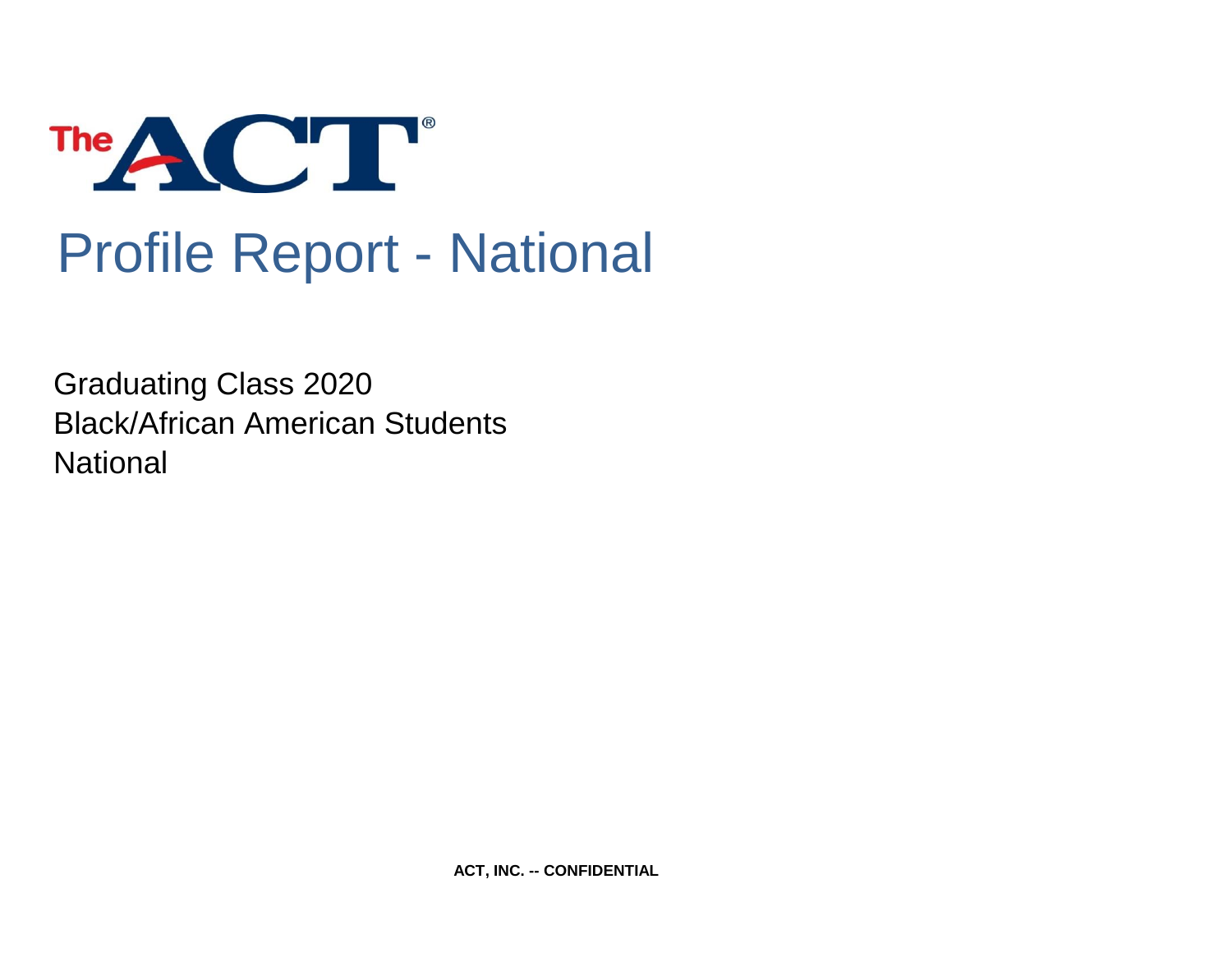### New to your 2020 Profile Report

Upon registration, students are now given the option to select gender values that include Male, Female, Another Gender, and Prefer Not to Respond. With this change, ACT Profile Reports will report outcomes for Males, Females, and those students providing Other Responses.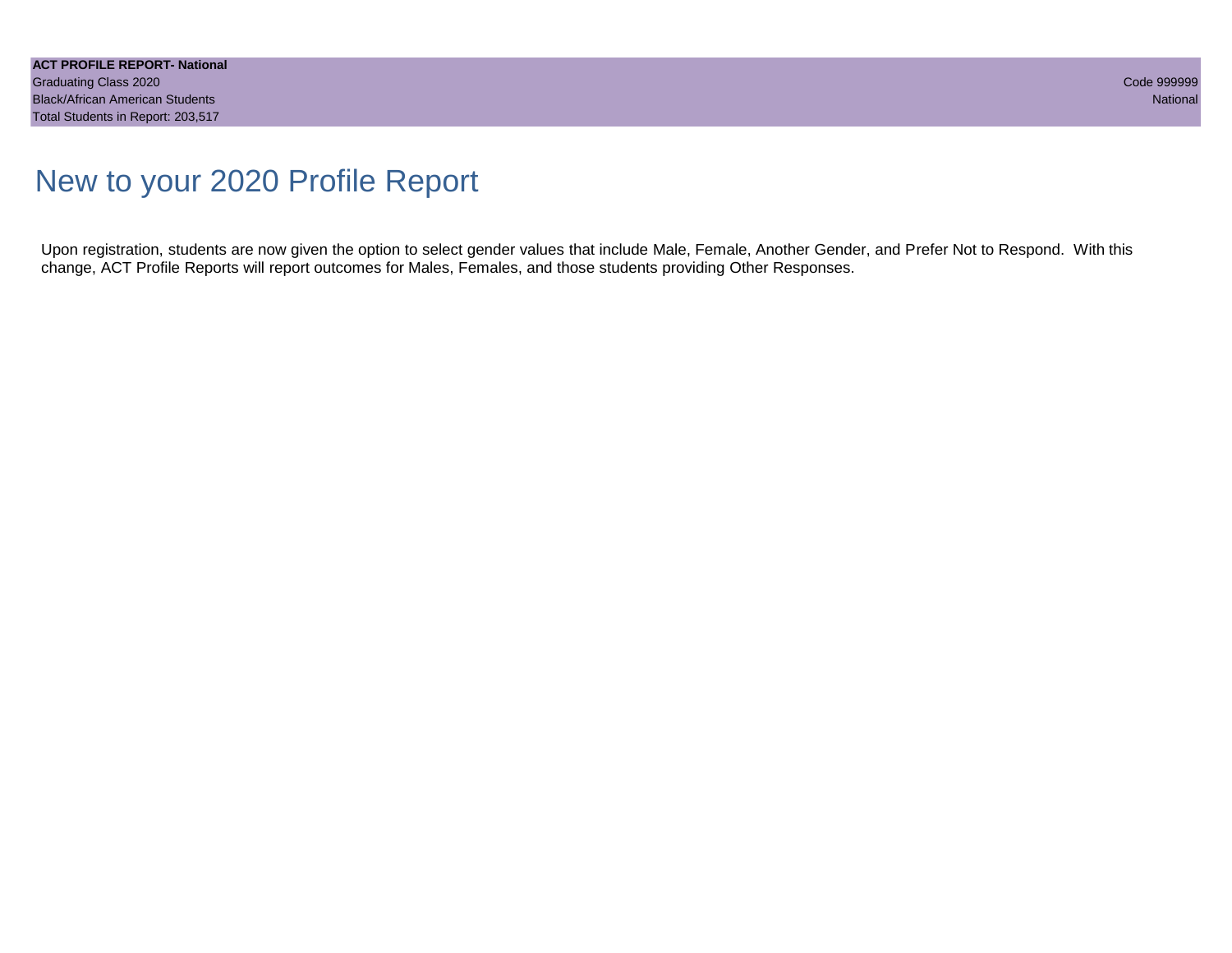### **Table of Contents**

| <b>Section I: Executive Summary</b>                             | Page 5  | Section III: College Readiness & Impact of Course Rigor                         | Page 17 |
|-----------------------------------------------------------------|---------|---------------------------------------------------------------------------------|---------|
| Average Composite Scores: 5 Years of Testing                    |         | Percent of Students Meeting 3 or 4 College Readiness                            |         |
| Percent Meeting 3 or 4 Benchmarks: 5 Years of Testing           |         | Benchmarks by Core College Curriculum Status                                    |         |
| Percent Meeting STEM Benchmark: 5 Years of Testing              |         | Percent of Students in College and Career Readiness Standards (CCRS)            |         |
| Percent Taking A Core Curriculum: 5 Years of Testing            |         | Score Ranges                                                                    |         |
| Five Year Trends-Percent of Students Who Met                    |         | Percent of Students Who Met ACT College Readiness Benchmark Scores              |         |
| <b>College Readiness Benchmarks</b>                             |         | by Gender                                                                       |         |
| Five Year Trends-Average ACT Scores                             |         | Percent of Students Who Met ACT College Readiness Benchmark Scores              |         |
| Five Year Trends-Average ACT Scores by Level of Preparation     |         | by Race/Ethnicity                                                               |         |
| Five Year Trends-Percent and Average Composite Score            |         | Likely ACT National Career Readiness Certificate (NCRC) Level                   |         |
| by Race/Ethnicity                                               |         | Based Upon ACT Composite Score                                                  |         |
| Five Year Trends-Achievement in STEM                            |         | College Readiness Benchmark Percent and Average ACT Scores                      |         |
| Proficiency Toward Understanding Complex Text                   |         | by Overall High School Curriculum                                               |         |
|                                                                 |         | College Readiness Benchmark Percent and Average ACT Scores                      |         |
| <b>Section II: Academic Achievement</b>                         | Page 11 | by Content-Specific Curriculum                                                  |         |
| Average ACT Composite Scores by Race and Core Curriculum Status |         | College Readiness Benchmark Percent and Average ACT Scores                      |         |
| ACT Score Distributions, Cumulative Percents, and Averages      |         | by Common Course Patterns                                                       |         |
| <b>Subject Area Reporting Categories</b>                        |         | College Readiness Benchmark Percent and Average ACT Scores                      |         |
| Average ACT Composite Scores for Race/Ethnicity                 |         | for Gender by Common Course Patterns                                            |         |
| by Level of Preparation                                         |         |                                                                                 |         |
| Average ACT Scores by Race/Ethnicity                            |         | <b>Section IV: Career and Educational Aspirations</b>                           | Page 25 |
| Average ACT Composite Scores for Gender by Level of Preparation |         | Average ACT Composite Scores                                                    |         |
| Average ACT Scores by Gender                                    |         | by Race and Student Postsecondary Aspirations                                   |         |
| <b>ACT Score Quartile Values</b>                                |         | Distribution of Planned Educational Majors for All Students<br>by College Plans |         |
|                                                                 |         | Average ACT Composite Scores for Racial/Ethnic Groups                           |         |
|                                                                 |         | by Post-Secondary Educational Aspirations                                       |         |
|                                                                 |         | Students' Score Report Preferences at Time of Testing                           |         |
|                                                                 |         | <b>Section V: Optional Writing Test Results</b>                                 | Page 31 |
|                                                                 |         | Average ACT Writing Scores by Race/Ethnicity                                    |         |
|                                                                 |         | Average ACT English Language Arts Constituent Scores                            |         |
|                                                                 |         | by Race/Ethnicity and Gender for Students Who Took ACT Writing                  |         |
|                                                                 |         | Average ACT English Language Arts Outcomes                                      |         |

by Race/Ethnicity and Gender for Students Who Took ACT Writing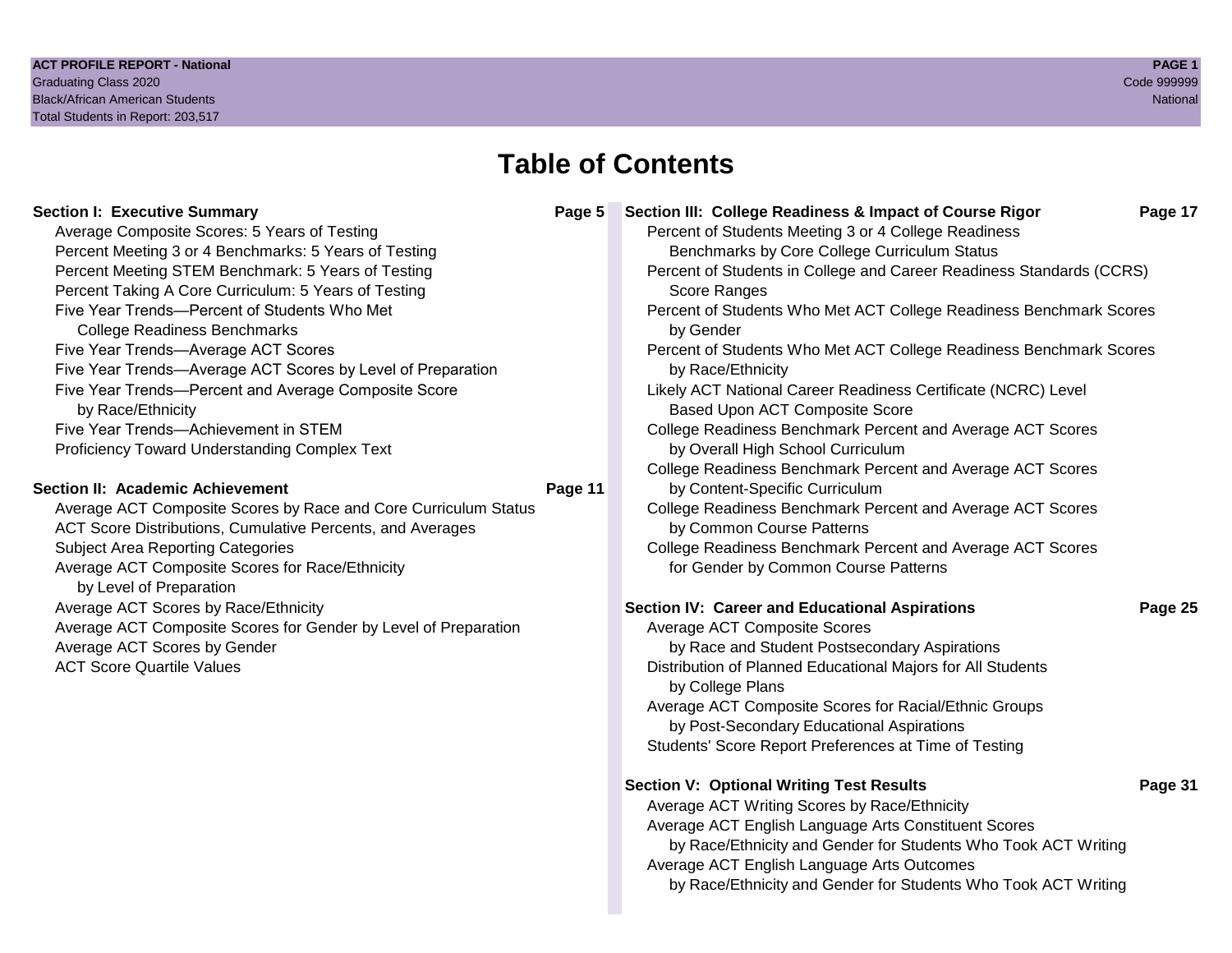We are pleased to provide this 2020 Graduating Class ACT Profile Report. This report summarizes the preparation and performance of your 2020 graduates who took the ACT as sophomores, juniors, or seniors under standard- or extendedtime conditions and achieved a college reportable composite score. The most recent set of test information is used in your report for students testing more than once.

This report focuses on:

**Performance** - student test performance in the context of college readiness

**Access** - number of your graduates exposed to college entrance testing and the percent of race/ethnicity participation

**Course Selection** - percent of students pursuing a core curriculum

**Course Rigor** - impact of rigorous coursework on achievement

**College Readiness** - percent of students meeting ACT College Readiness Benchmark Scores in each content area

**Awareness** - extent to which student aspirations match performance

**Articulation** - colleges and universities to which your students send test results

Each year, test data for a school, district, and the state represents a different cohort of students. ACT encourages educators to focus on trends (3, 5, 10 years), not year-to-year changes. Such changes can represent normal – even expected – fluctuations. On the other hand, trend lines offer more insight into what is happening in a school, district, or the state.

Furthermore, ACT encourages educators to measure student performance in the context of college readiness measures. The focus should be on the number and percentage of students who met or exceeded ACT's College Readiness Benchmark Scores, a measure that is much more meaningful and understandable than an average composite score for a group of students.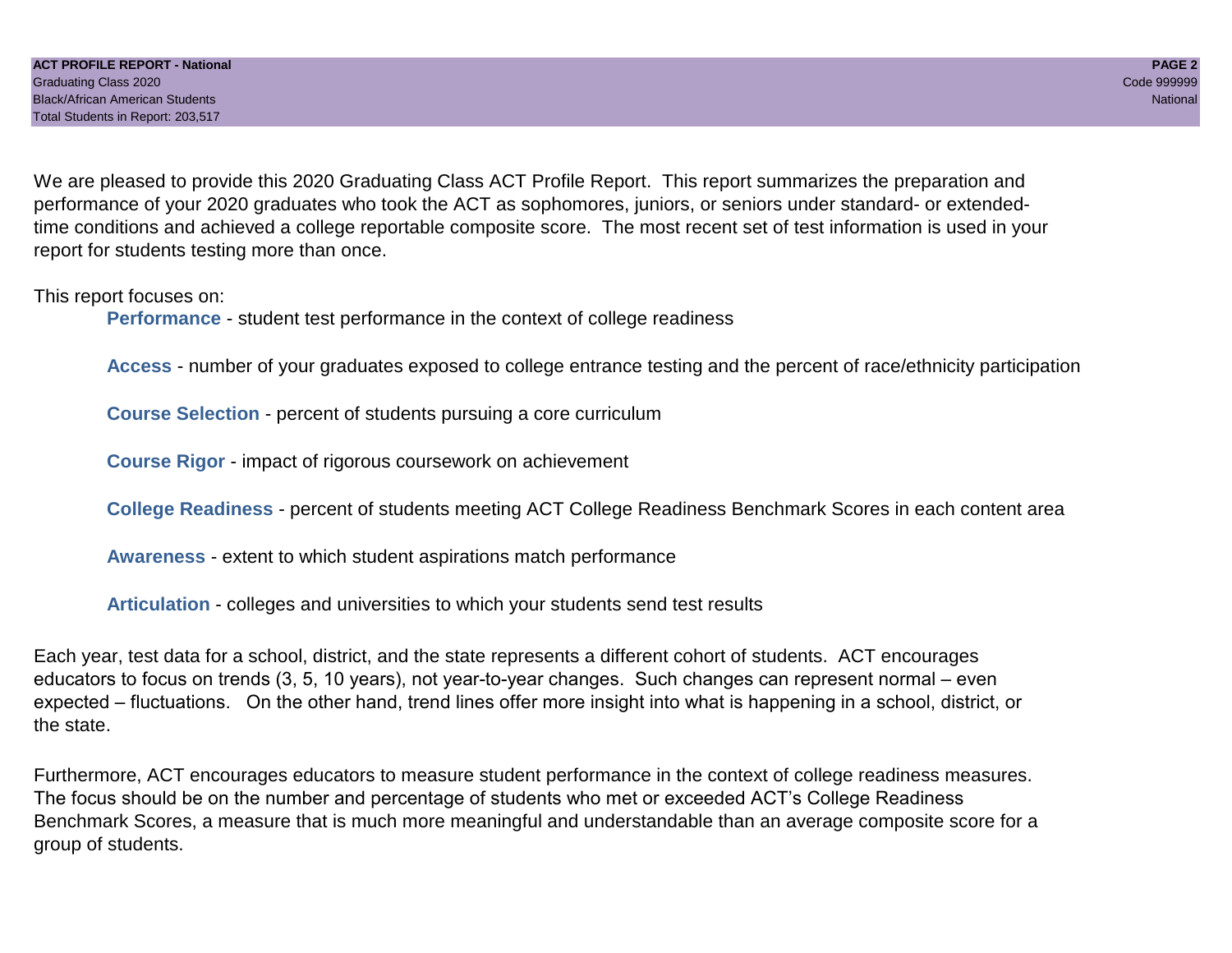#### **The ACT is a curriculum-based measure of college readiness. ACT components include:**

Tests of academic achievement in English, math, reading, science, STEM, and (optional) ELA and writing High school grade and course information Student Profile Section Career Interest Inventory

### **The ACT:**

Every few years, ACT conducts the **ACT National Curriculum Survey** to ensure its curriculum-based assessment tools accurately measure the skills high school teachers teach and instructors of entry-level college courses expect. The ACT is the only college readiness test designed to reflect the results of such a survey.

ACT's **College and Career Readiness Standards** are sets of statements intended to help students, parents and educators understand the meaning of test scores. The standards relate test scores to the types of skills needed for success in high school and beyond. They serve as a direct link between what students have learned and what they are ready to do next. The ACT is the only college readiness test for which scores can be tied directly to standards. College and Career Readiness Standards to the Classroom interpretive guides can be found at www.act.org/content/act/en/education-and-career-planning/college-and-career-readinessstandards.html.

Only the ACT reports **College Readiness Benchmark Scores** – A benchmark score is the minimum score needed on an ACT subject-area test to indicate a 50% chance of obtaining a B or higher or about a 75% chance of obtaining a C or higher in the corresponding credit-bearing college courses, which include English Composition, Algebra, Social Science, Biology, STEM and ELA. These scores were empirically derived based on the actual performance of students in college.

| <b>College Course/Course Area</b> | <b>ACT Score</b> | <b>Benchmark Score</b> |
|-----------------------------------|------------------|------------------------|
| <b>English Composition</b>        | English          | 18                     |
| Algebra                           | Mathematics      | 22                     |
| <b>Social Sciences</b>            | Reading          | 22                     |
| <b>Biology</b>                    | Science          | 23                     |
| <b>STEM</b>                       | <b>STEM</b>      | 26                     |
| ELA                               | FI A             | 20                     |

For more information, go to www.act.org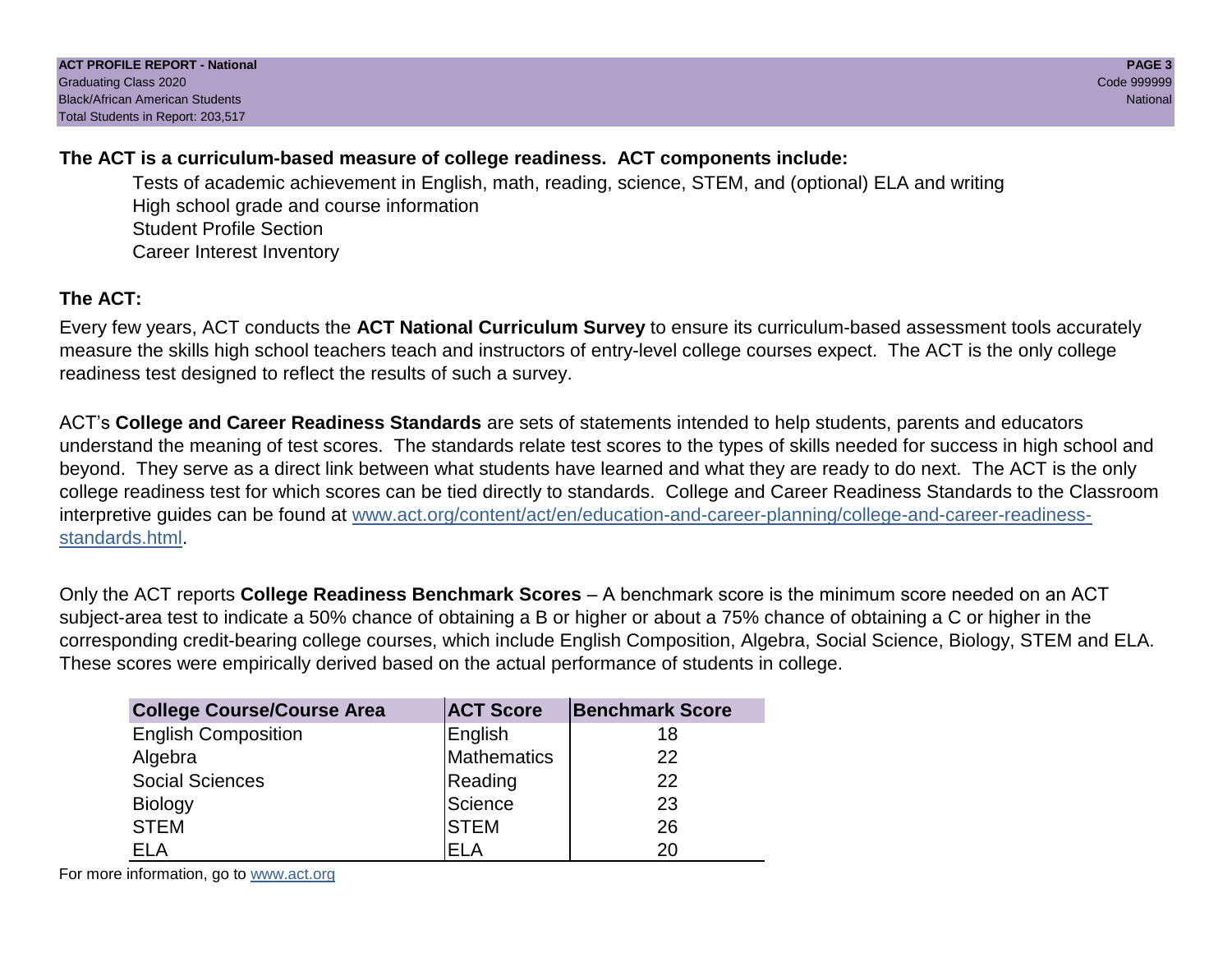#### **How to Improve Scores and Increase College Readiness**

6% of your students met all four ACT College Readiness Benchmark Scores (Table 1.1). To improve students' scores and increase the percentage of students identified as college ready, ACT suggests:

PROVIDING ACCESS FOR ALL STUDENTS TO TAKE THE ACT: 203,517 of your students are included in this report (the 'cohort'). Increasing access insures that more students have the opportunity to consider college and allows the reader to use this report to evaluate how well courses and instructional programs are preparing students for college and work.

MAKING CORE CURRICULUM A PRIORITY: Emphasize the need for all students to develop college and work ready skills, regardless of postsecondary aspirations. 51% of the students in the cohort reported taking courses that would be considered 'Core or More' (Table 1.4).

MAKING SURE STUDENTS ARE TAKING THE RIGHT KINDS OF COURSES: Table 3.8 reports 6% of the cohort took less than three years of math courses. Of these students, 2% were college ready. 11% of the cohort reported taking a course sequence of Algebra I, Algebra II, and Geometry. 3% of these students were college ready. In comparison, 18% of the students who took 3 or more years of math beyond Algebra I, Algebra II, and Geometry were college ready. Getting more students ready for Algebra prior to 9th grade will increase the chances that students will be prepared for and take advanced-level math courses.

Similarly, Table 3.8 reports 12% of the cohort took less than three years of natural science courses. 6% of these students were college ready. In comparison, 15% of students who took at least three years of science coursework were college ready.

EVALUATING RIGOR OF COURSES: Table 3.1 reports the percentage of students falling in each of the ACT College and Career Readiness Standards score ranges. For example, approximately 83% of the cohort fall into the lowest three Mathematics score ranges. To increase these students' achievement, identify the standards they should focus on next by accessing ACT's College and Career Readiness Standards at at www.act.org/content/act/en/education-and-career-planning/college-and-career-readiness-standards.html.

PLAN GUIDANCE ACTIVITIES BASED ON STUDENTS' CAREER AND COLLEGE ASPIRATIONS: Data in Tables 4.1 and 4.2 enable the reader to determine if aspirations are consistent with academic performance and whether, among students with similar aspirations, academic performance is consistent across racial/ethnic groups.

For more information on interpreting data in this report, or to learn how ACT can help your students improve their readiness for college and the workplace, contact ACT Customer Service at 319-337-1365 or customerservices@act.org.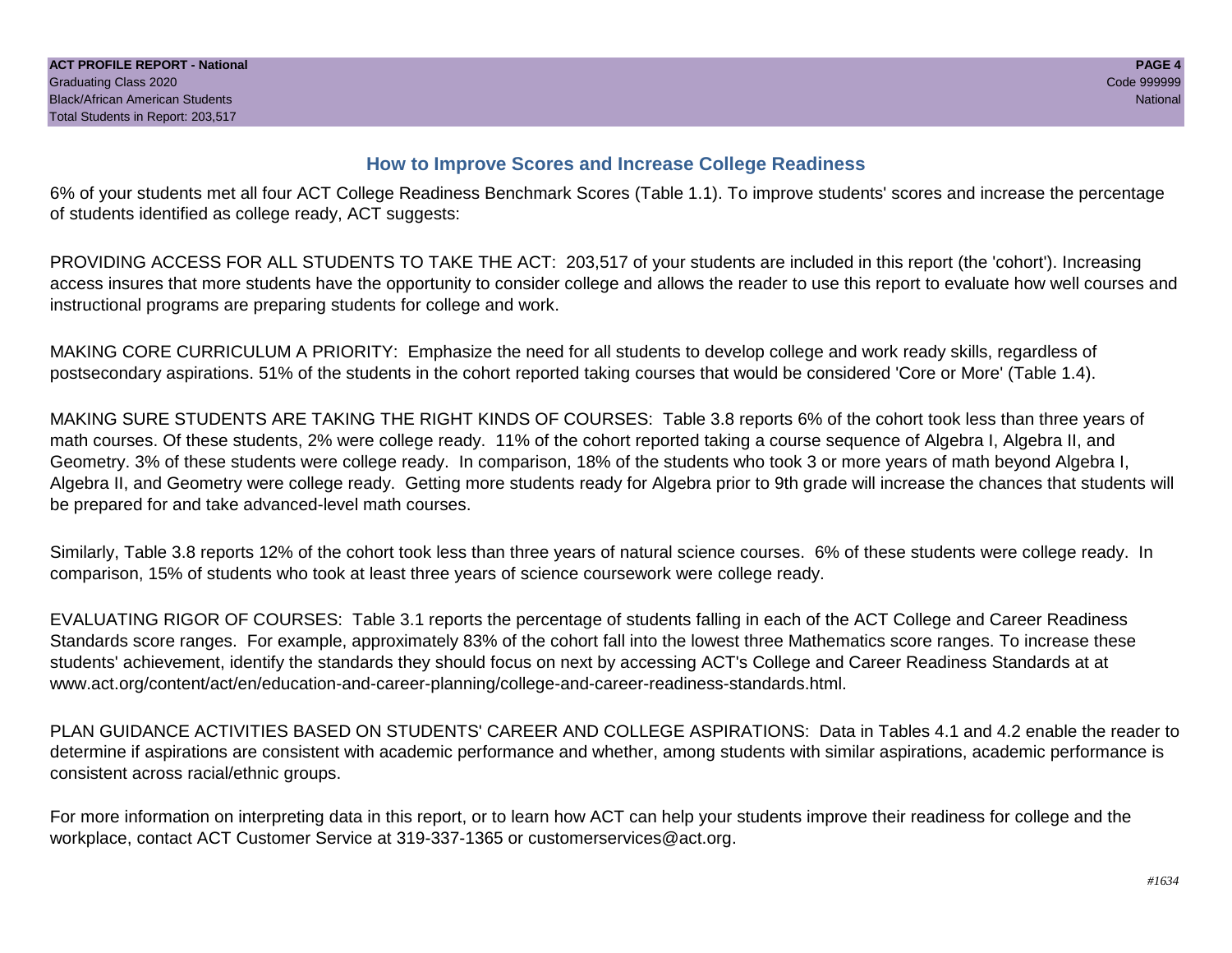### Section I Executive Summary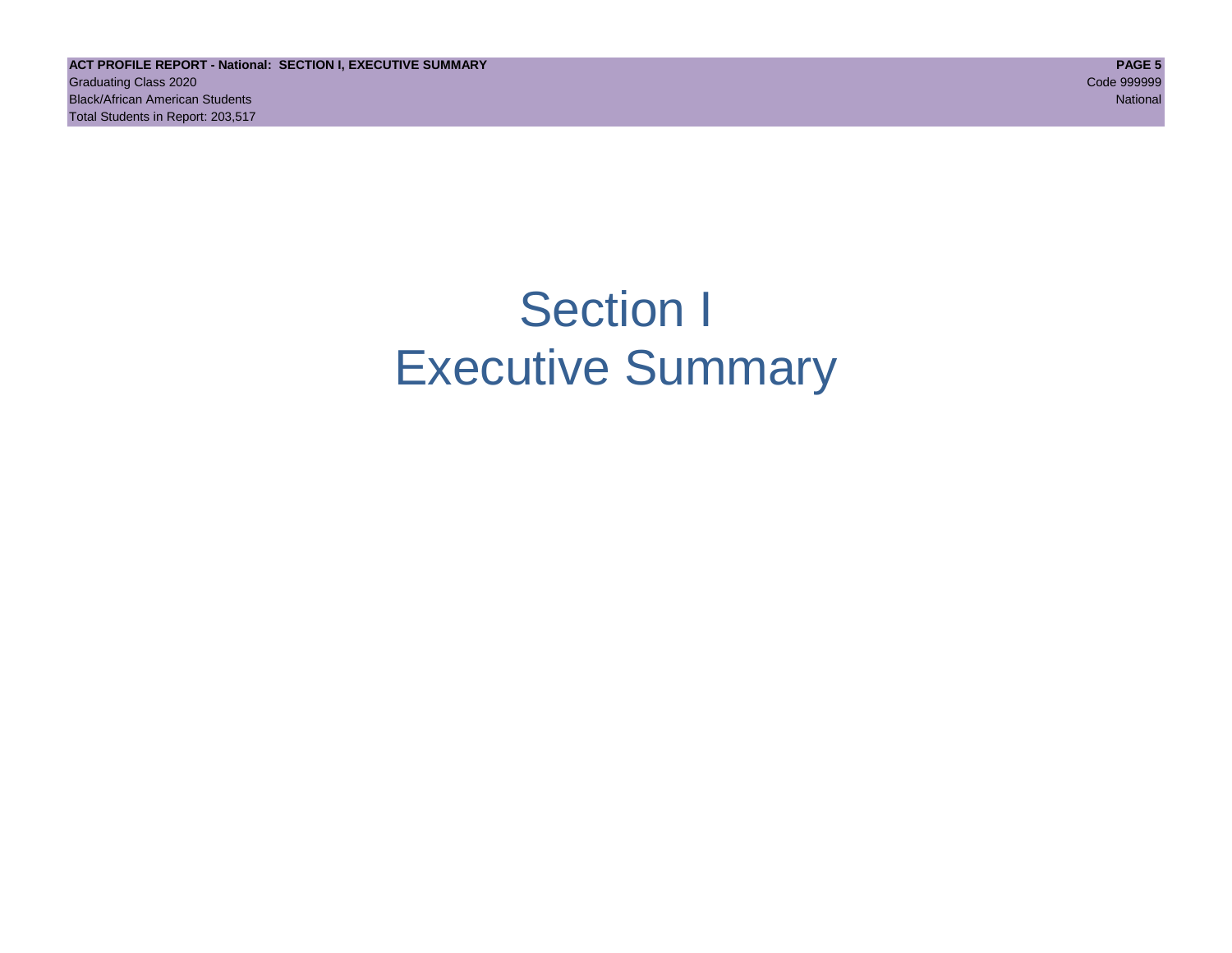#### **ACT PROFILE REPORT - National: SECTION I, EXECUTIVE SUMMARY PAGE 6** Graduating Class 2020 Code 999999 **Black/African American Students** National American Students National American American Students National American Students National American Students National American Students National American Students National American Total Students in Report: 203,517







#### **Figure 1.3. Percent Meeting STEM Benchmark: 5 Years of Testing\* Figure 1.4. Percent Taking A Core Curriculum: 5 Years of Testing\***



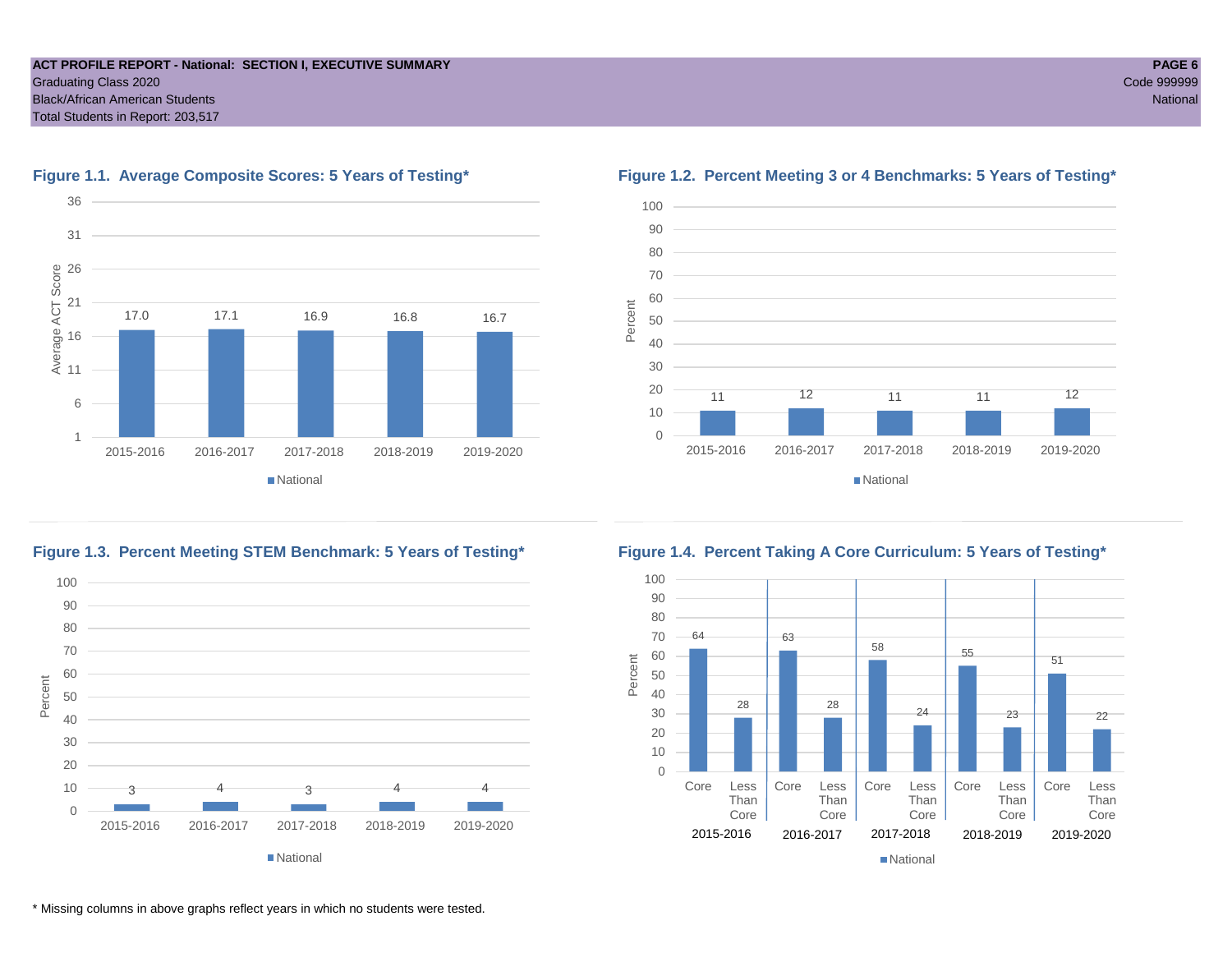#### **ACT PROFILE REPORT - National: SECTION I, EXECUTIVE SUMMARY PAGE 7** Code 999999 Code 9999999 Code 9999999 Code 999999 Code 999999 Code 999999 Code 300 Code 999999 Code 300 Code 300 Code 300 Code 300 Code 300 Code 300 Code 300 Code 300 Code 300 Code 300 Code 300 Code 300 Code 300 Code 300 C

**Black/African American Students National American Control of Control of Control of Control of Control of Control of Control of Control of Control of Control of Control of Control of Control of Control of Control of Contro** Total Students in Report: 203,517

#### **Table 1.1. Five Year Trends—Percent of Students Who Met College Readiness Benchmarks**

|      | <b>Number of Students</b> |                 | <b>Percent Who Met Benchmarks</b> |          |                |                     |
|------|---------------------------|-----------------|-----------------------------------|----------|----------------|---------------------|
|      | <b>Tested</b>             | <b>English</b>  | <b>Mathematics</b>                | Reading  | <b>Science</b> | <b>Met All Four</b> |
| Year | <b>National</b>           | <b>National</b> | National                          | National | National       | <b>National</b>     |
| 2016 | 272,363                   | 33              | 13                                | 19       | 11             | 6                   |
| 2017 | 256,756                   | 33              | 13                                | 20       |                | 6                   |
| 2018 | 243,080                   | 32              | 13                                | 20       |                | 6                   |
| 2019 | 220,627                   | 32              | 12                                | 20       | 11             | 6                   |
| 2020 | 203,517                   | 30              | 12                                | 19       | 12             |                     |

**Table 1.2. Five Year Trends—Average ACT Scores (table omitted for this report)**

#### **Table 1.3. Five Year Trends—Average ACT Scores Nationwide**

|      | <b>Number of Students</b> | <b>Average ACT Scores</b> |                    |                |                |                  |  |  |  |
|------|---------------------------|---------------------------|--------------------|----------------|----------------|------------------|--|--|--|
| Year | <b>Tested</b>             | <b>English</b>            | <b>Mathematics</b> | <b>Reading</b> | <b>Science</b> | <b>Composite</b> |  |  |  |
| 2016 | 272,363                   | 15.8                      | 17.0               | 17.4           | 17.2           | 17.0             |  |  |  |
| 2017 | 256,756                   | 16.0                      | 17.1               | 17.4           | 17.4           | 17.1             |  |  |  |
| 2018 | 243,080                   | 15.8                      | 16.9               | 17.3           | 17.1           | 16.9             |  |  |  |
| 2019 | 220,627                   | 15.8                      | 16.8               | 17.2           | 16.9           | 16.8             |  |  |  |
| 2020 | 203,517                   | 15.6                      | 16.7               | 17.0           | 16.9           | 16.7             |  |  |  |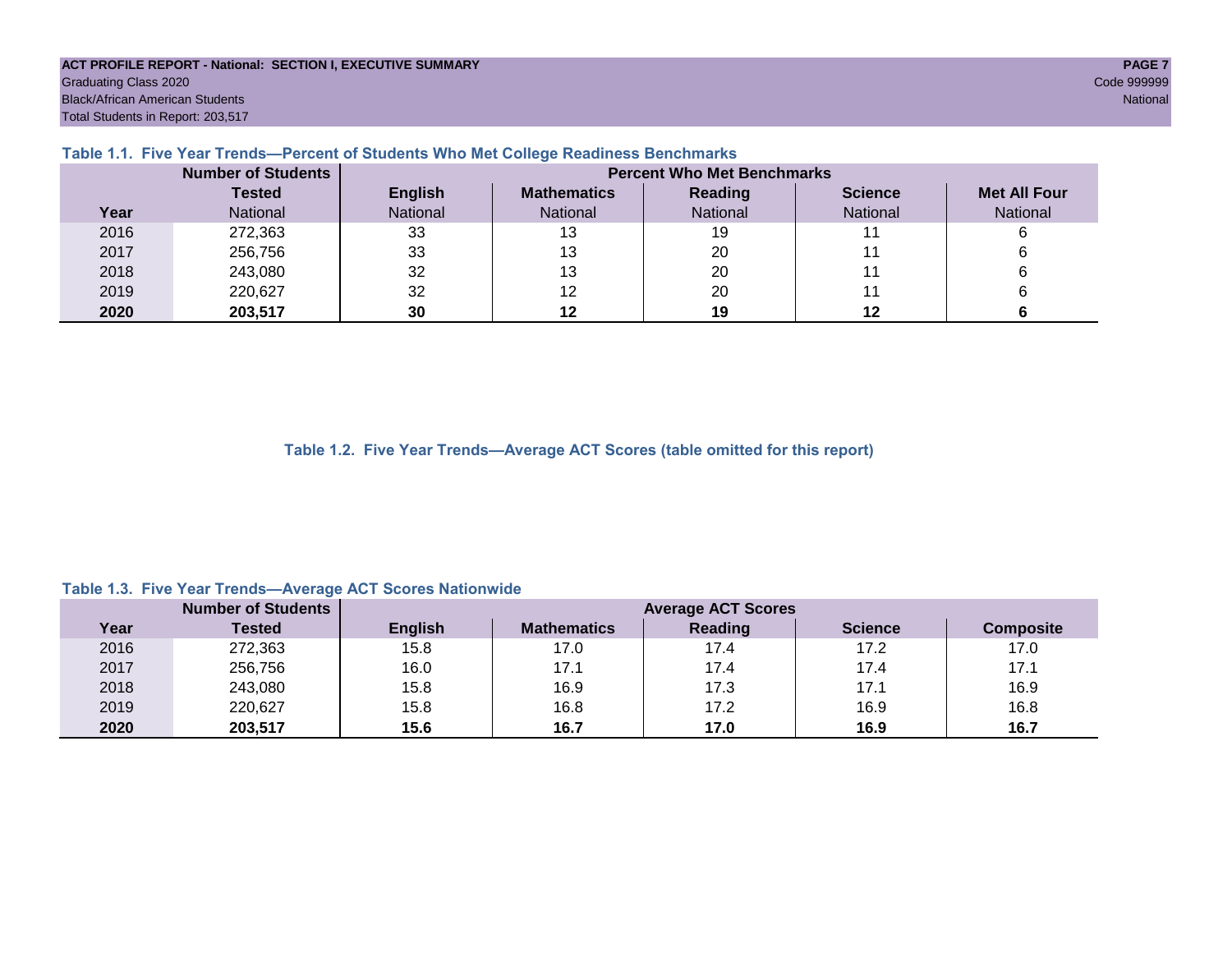#### **ACT PROFILE REPORT - National: SECTION I, EXECUTIVE SUMMARY PAGE 8** Graduating Class 2020 Code 999999

**Black/African American Students** National American Control of the Control of the Control of the Control of the Control of the Control of the Control of the Control of the Control of the Control of the Control of the Contr

Total Students in Report: 203,517

|      |         |                        |      |                      | <b>Average ACT Scores</b>            |           |         |           |             |                |                |           |                  |           |
|------|---------|------------------------|------|----------------------|--------------------------------------|-----------|---------|-----------|-------------|----------------|----------------|-----------|------------------|-----------|
|      |         | Number of              |      |                      |                                      |           |         |           |             |                |                |           |                  |           |
|      |         | <b>Students Tested</b> |      | Percent <sup>2</sup> | <b>English</b><br><b>Mathematics</b> |           |         |           |             | <b>Reading</b> | <b>Science</b> |           | <b>Composite</b> |           |
|      |         |                        | Core | Less                 |                                      |           |         |           |             |                |                |           |                  |           |
|      | Core or | Less than              | or   | than                 | Core or                              | Less than | Core or | Less than | Core or     | Less than      | Core or        | Less than | Core or          | Less than |
| Year | More'   | Core                   | More | Core                 | More                                 | Core      | More    | Core      | <b>More</b> | Core           | More           | Core      | More             | Core      |
| 2016 | 174,902 | 76,151                 | 64   | 28                   | 16.8                                 | 14.2      | 17.6    | 16.1      | 18.3        | 16.1           | 17.9           | 16.0      | 17.8             | 15.7      |
| 2017 | 161.657 | 71,227                 | 63   | 28                   | 17.0                                 | 14.5      | 17.7    | 16.2      | 18.3        | 16.2           | 18.1           | 16.4      | 17.9             | 16.0      |
| 2018 | 140,969 | 58,236                 | 58   | 24                   | 17.0                                 | 14.6      | 17.6    | 16.1      | 18.3        | 16.3           | 18.0           | 16.2      | 17.9             | 15.9      |
| 2019 | 121,847 | 51.785                 | 55   | 23                   | 17.1                                 | 14.7      | 17.5    | 16.0      | 18.4        | 16.3           | 17.9           | 16.1      | 17.9             | 15.9      |
| 2020 | 104.114 | 44,399                 | 51   | 22                   | 17.2                                 | 14.7      | 17.6    | 16.0      | 18.4        | 16.2           | 18.1           | 16.2      | 17.9             | 15.9      |

#### **Table 1.4. Five Year Trends—Average ACT Scores by Level of Preparation**

<sup>1</sup>"Core or More" results correspond to students taking four or more years of English AND three or more years each of math, social studies, and natural science.

 $2$ Percent of all students tested. Numbers will not add up to 100% due to student non-response.

#### **Table 1.5. Five Year Trends—Percent and Average Composite Score by Race/Ethnicity**

|                                        |         | 2016 |      |         | 2017          |      |         | 2018 |      | 2019    |     |      | 2020    |               |      |
|----------------------------------------|---------|------|------|---------|---------------|------|---------|------|------|---------|-----|------|---------|---------------|------|
| <b>Race/Ethnicity</b>                  | N       | %    | Avg  | N       | $\frac{9}{6}$ | Avg  | N       | %    | Avg  | N       | %   | Avg  | N       | $\frac{9}{6}$ | Avg  |
| <b>All Students</b>                    | 272,363 | 100  | 17.0 | 256,756 | 100           | 17.1 | 243,080 | 100  | 16.9 | 220,627 | 100 | 16.8 | 203,517 | 100           | 16.7 |
| <b>Black/African American</b>          | 272.363 | 100  | 17.0 | 256.756 | 100           | 17.  | 243,080 | 100  | 16.9 | 220.627 | 100 | 16.8 | 203.517 | 100           | 16.7 |
| American Indian/Alaska Native          |         |      |      |         |               |      |         |      |      |         |     |      |         | 0             |      |
| White                                  |         |      |      |         |               |      |         |      |      | 0       |     |      |         | n             |      |
| Hispanic/Latino                        |         |      |      |         |               |      |         |      |      |         |     |      |         | ŋ             |      |
| Asian                                  |         |      |      |         |               |      |         |      |      |         |     |      |         | n             |      |
| Native Hawaiian/Other Pacific Islander |         |      |      |         |               |      |         |      |      |         |     |      |         | ŋ             |      |
| Two or more races                      |         |      |      |         |               |      |         |      |      |         |     |      |         | ŋ             |      |
| Prefer not to respond/No response      |         |      |      |         |               |      |         |      |      |         |     |      |         | ŋ             |      |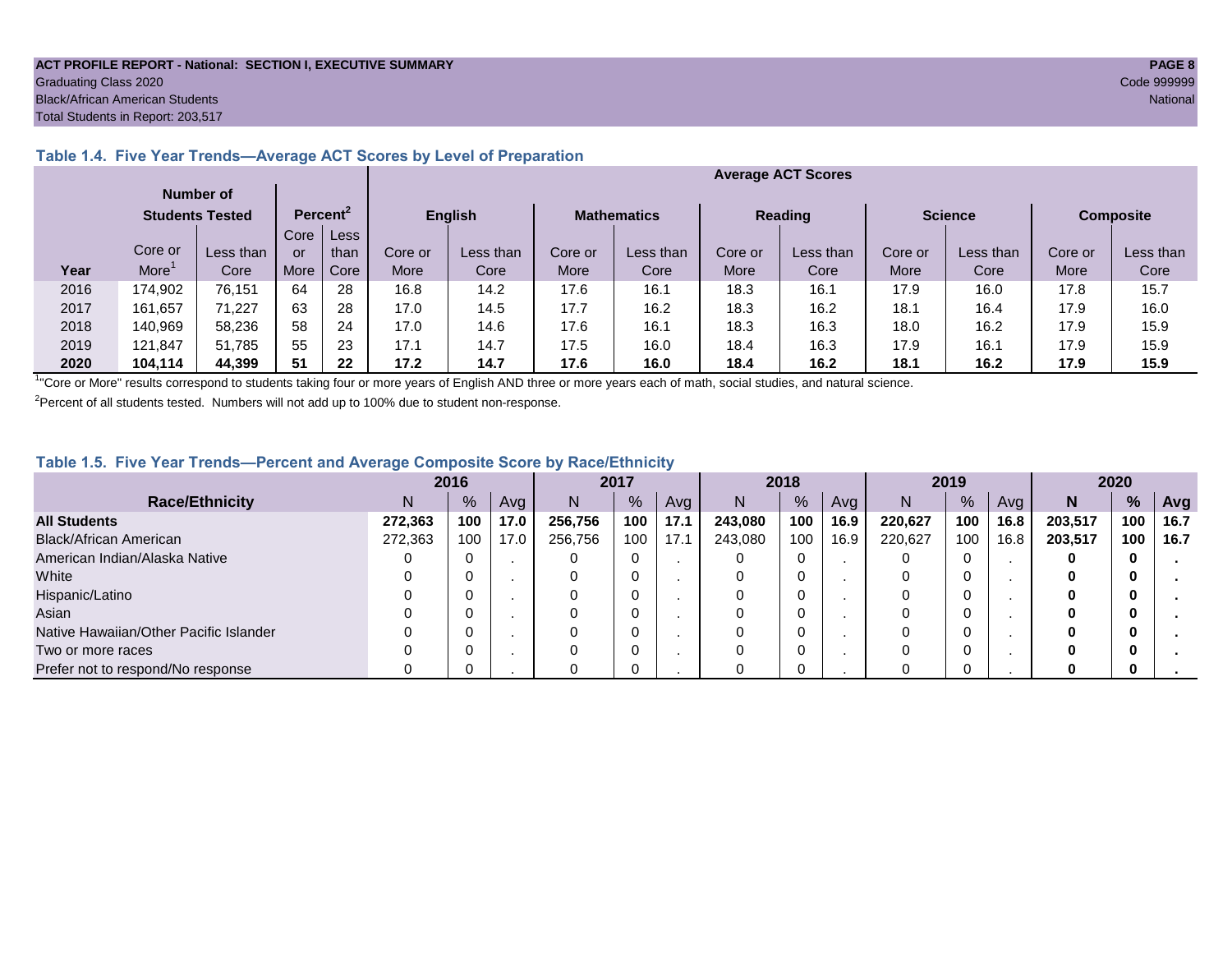#### **ACT PROFILE REPORT - National: SECTION I, EXECUTIVE SUMMARY PAGE 9** Code 9999999 Code 9999999 Code 9999999 **Black/African American Students National American Students National American American Students National American Students National American Students National American Students National American Students National American** Total Students in Report: 203,517

#### **Table 1.6. Five Year Trends—Achievement in STEM<sup>1</sup>**

|      |                        | <b>All Tested Students</b> |                                       | <b>Students Meeting STEM Benchmarks</b> |                           |  |  |
|------|------------------------|----------------------------|---------------------------------------|-----------------------------------------|---------------------------|--|--|
|      | Number of              |                            |                                       |                                         |                           |  |  |
|      | <b>Students Tested</b> | <b>Avg. STEM Score</b>     | <b>Percent Meeting STEM Benchmark</b> | <b>Avg. Mathematics Score</b>           | <b>Avg. Science Score</b> |  |  |
| Year | National               | <b>National</b>            | <b>National</b>                       | <b>National</b>                         | National                  |  |  |
| 2016 | 272,363                | 17.3                       |                                       | 27.7                                    | 27.5                      |  |  |
| 2017 | 256,756                | 17.5                       |                                       | 27.7                                    | 27.7                      |  |  |
| 2018 | 243,080                | 17.3                       |                                       | 27.7                                    | 27.7                      |  |  |
| 2019 | 220,627                | 17.1                       |                                       | 27.8                                    | 28.0                      |  |  |
| 2020 | 203,517                | 17.0                       |                                       | 27.8                                    | 28.1                      |  |  |

<sup>1</sup>The STEM score describes students' overall proficiency in mathematics and science.

#### **Table 1.7. Proficiency In Understanding Complex Texts<sup>1</sup>**

|      | <b>Text Complexity Proficiency Level</b> |                         |                 |                 |                   |                 |                         |                 |              |  |  |
|------|------------------------------------------|-------------------------|-----------------|-----------------|-------------------|-----------------|-------------------------|-----------------|--------------|--|--|
|      |                                          | <b>Below Proficient</b> |                 |                 | <b>Proficient</b> |                 | <b>Above Proficient</b> |                 |              |  |  |
|      | N                                        | <b>Percent</b>          | Avg. Reading    | N               | <b>Percent</b>    | Avg. Reading    | N                       | <b>Percent</b>  | Avg. Reading |  |  |
| Year | National                                 | National                | <b>National</b> | <b>National</b> | <b>National</b>   | <b>National</b> | <b>National</b>         | <b>National</b> | National     |  |  |
| 2016 | 109,666                                  | 40                      | 15.9            | 33,229          | 12                | 22.4            | 11,238                  |                 | 28.9         |  |  |
| 2017 | 191,539                                  | 75                      | 15.2            | 49.079          | 19                | 22.4            | 15.616                  | 6               | 29.4         |  |  |
| 2018 | 188,132                                  | 77                      | 15.2            | 40.277          | 17                | 22.6            | 14.671                  | 6               | 29.6         |  |  |
| 2019 | 169,459                                  | 77                      | 15.1            | 37.106          | 17                | 22.5            | 14.062                  | 6               | 29.5         |  |  |
| 2020 | 159,460                                  | 78                      | 14.8            | 30.419          | 15                | 22.5            | 13,638                  |                 | 29.6         |  |  |

<sup>1</sup>The text complexity indicator, beginning in Fall 2015, represents students' progress toward understanding complex written material often encountered in college and careers.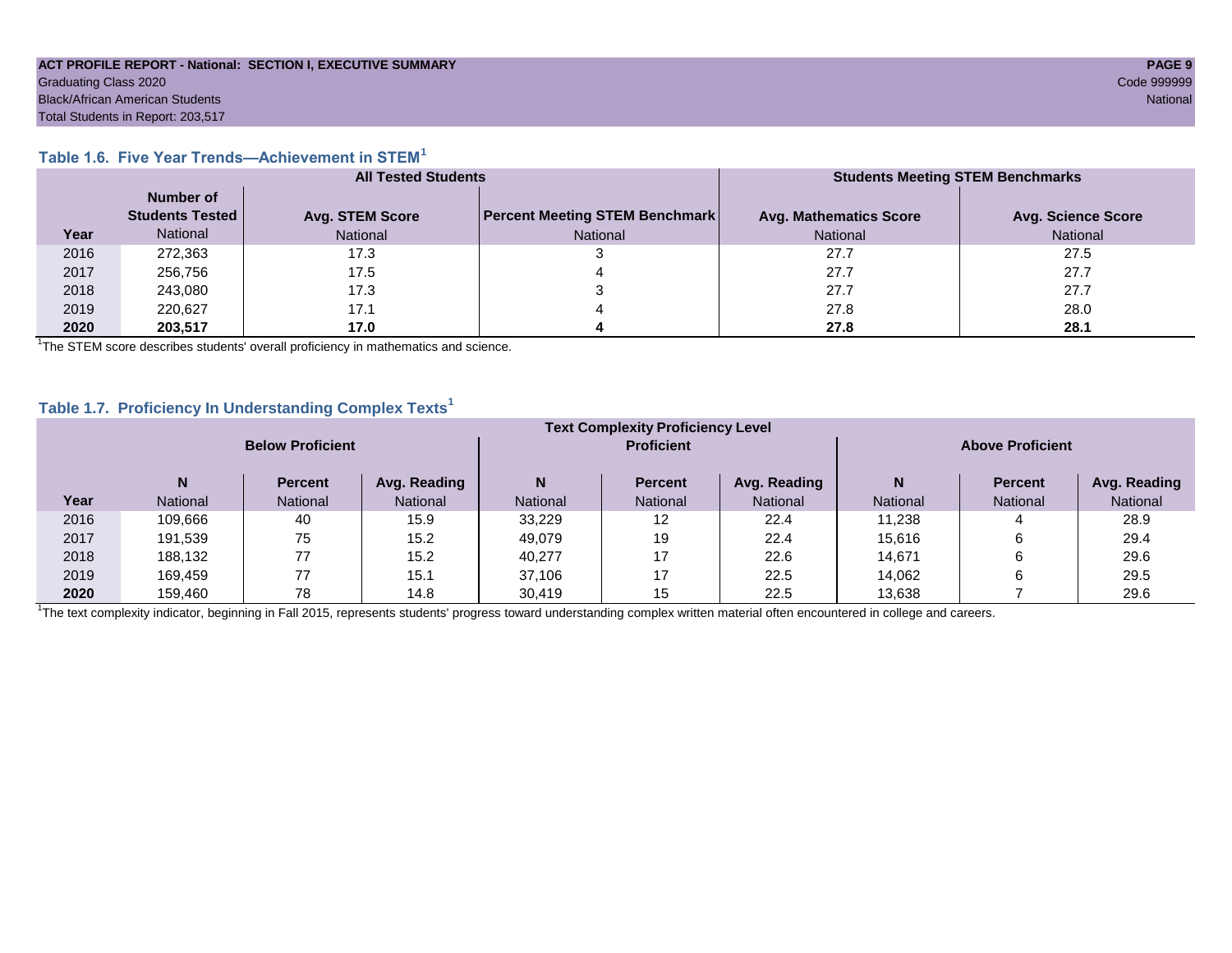### This page intentionally left blank.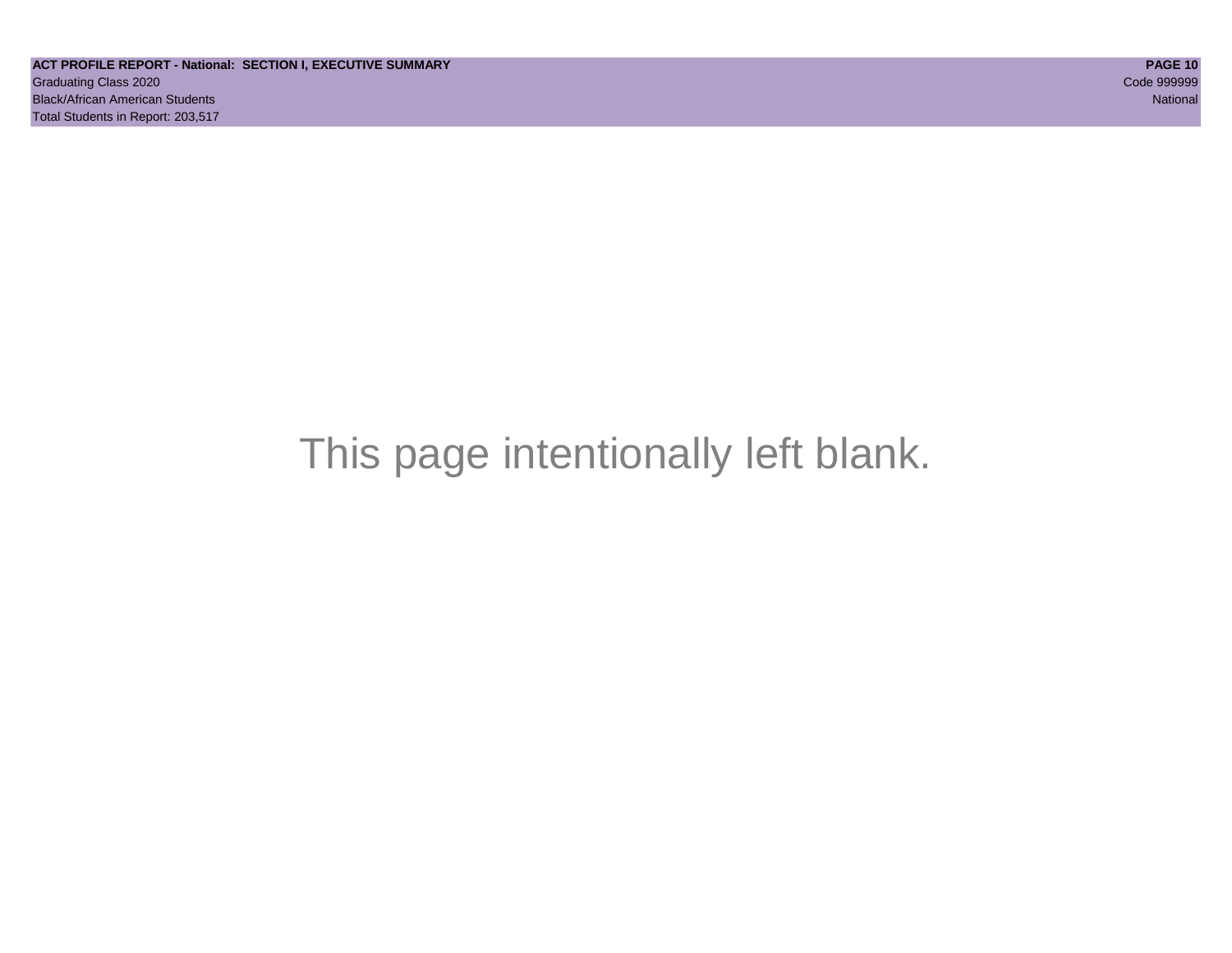## Section II Academic Achievement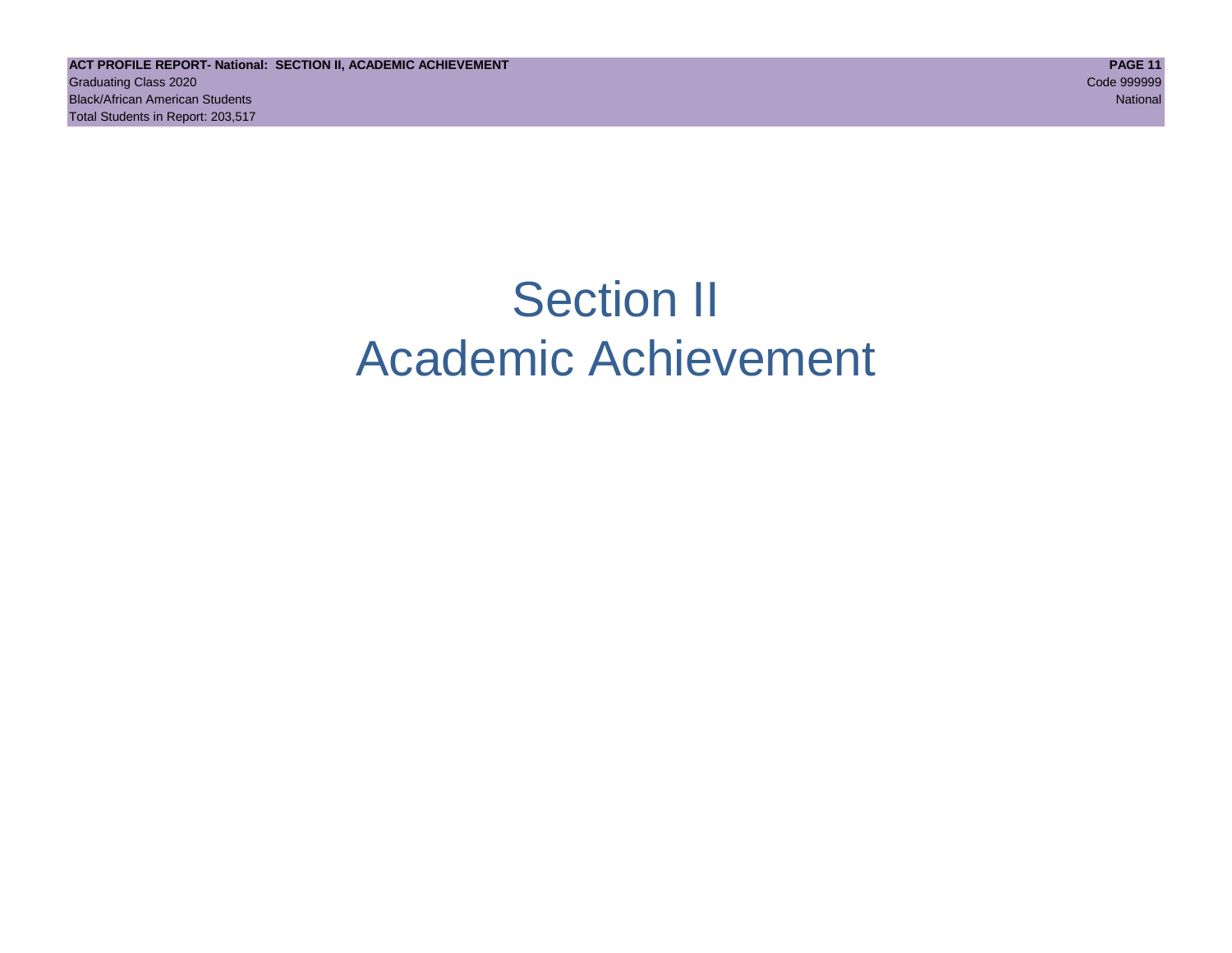

#### **Figure 2.1. Average ACT Composite Scores by Race and Core Curriculum Status\***

\*Missing columns reflect combinations of race/ethnicity and core course-taking status in which one or both indicators are missing.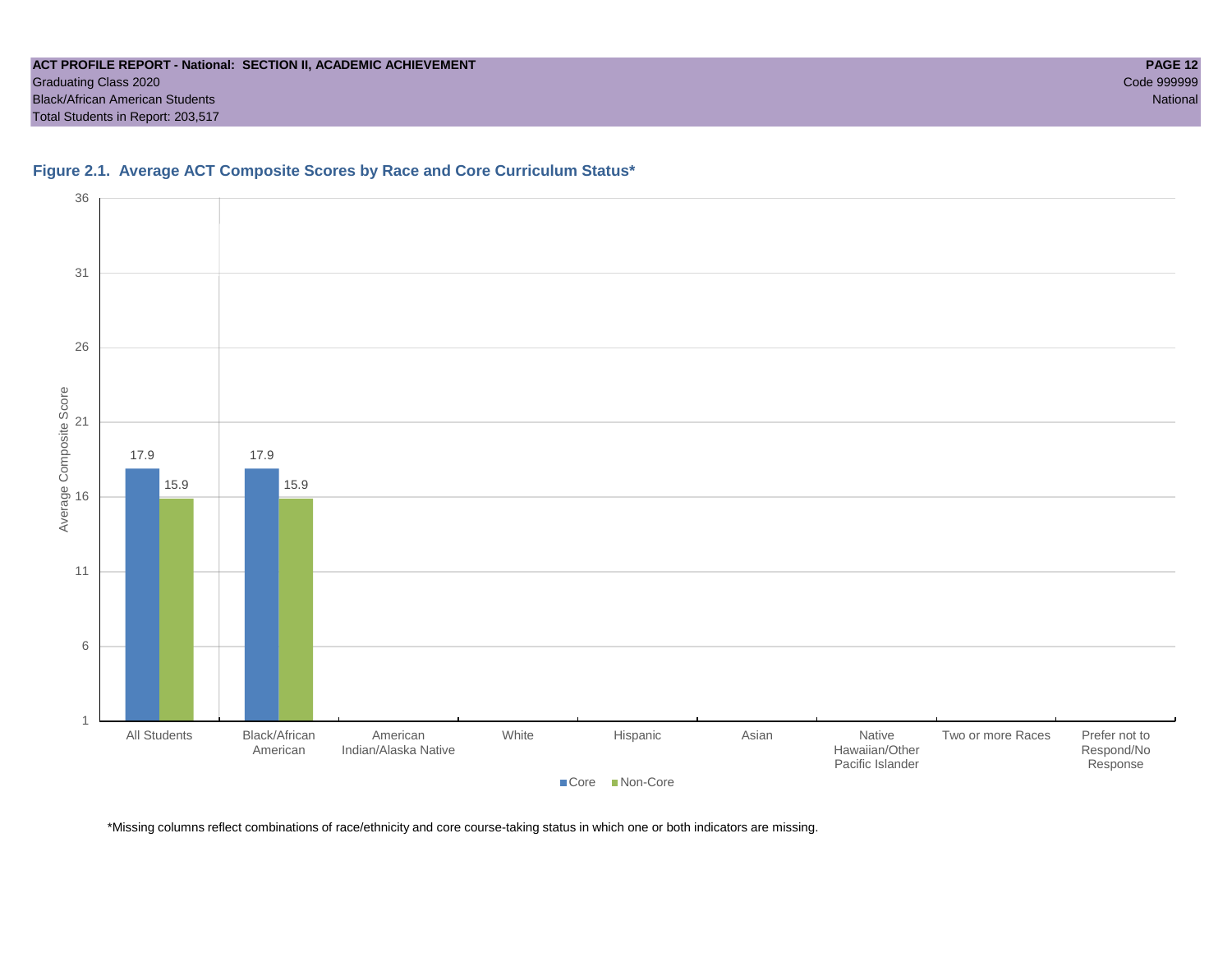#### **ACT PROFILE REPORT- National: SECTION II, ACADEMIC ACHIEVEMENT PAGE 13**

Code 9999999 Code 9999999 Code 9999999 Code 9999999 Code 9999999 Code 9999999 Code 9999999 Code 9999999 Code 30

Black/African American Students National Control of the Control of the Control of the Control of the Control of the Control of the Control of the Control of the Control of the Control of the Control of the Control of the C

Total Students in Report: 203,517

#### **Table 2.1. ACT Score Distributions, Cumulative Percents (CP<sup>1</sup> ), and Score Averages**

| <b>ACT Scale</b> | <b>English</b> |              | <b>Mathematics</b> |              | Reading      |                | <b>Science</b> |                | Composite |              | <b>STEM</b> |                | ELA <sup>2</sup> |                | <b>ACT Scale</b>      |
|------------------|----------------|--------------|--------------------|--------------|--------------|----------------|----------------|----------------|-----------|--------------|-------------|----------------|------------------|----------------|-----------------------|
| <b>Score</b>     | N              | CP           | $\mathsf{N}$       | CP           | $\mathsf{N}$ | <b>CP</b>      | N              | CP             | N.        | CP           | N           | CP             | $\mathsf{N}$     | CP             | <b>Score</b>          |
| 36               | 262            | 100          | 46                 | 100          | 624          | 100            | 173            | 100            | 28        | 100          | 48          | 100            | $\mathbf 0$      | 100            | 36                    |
| 35               | 1,055          | 99           | 142                | 99           | 837          | 99             | 220            | 99             | 140       | 99           | 109         | 99             | 5                | 100            | 35                    |
| 34               | 802            | 99           | 182                | 99           | 1,123        | 99             | 169            | 99             | 253       | 99           | 178         | 99             | 27               | 99             | 34                    |
| 33               | 664            | 99           | 183                | 99           | 1,213        | 99             | 376            | 99             | 373       | 99           | 238         | 99             | 68               | 99             | 33                    |
| 32               | 814            | 99           | 255                | 99           | 1,356        | 98             | 362            | 99             | 505       | 99           | 288         | 99             | 132              | 99             | 32                    |
| 31               | 632            | 98           | 341                | 99           | 1,555        | 97             | 520            | 99             | 678       | 99           | 450         | 99             | 265              | 99             | 31                    |
| $30\,$           | 969            | 98           | 648                | 99           | 1,767        | 97             | 575            | 99             | 940       | 99           | 621         | 99             | 345              | 99             | $30\,$                |
| 29               | 956            | 97           | 820                | 99           | 860          | 96             | 640            | 99             | 1,104     | 99           | 774         | 99             | 409              | 99             | 29                    |
| 28               | 1,484          | 97           | 1,119              | 99           | 2,007        | 95             | 1,040          | 99             | 1,414     | 98           | 1,123       | 99             | 459              | 98             | 28                    |
| 27               | 1,254          | 96           | 2,054              | 98           | 2,380        | 94             | 1,266          | 98             | 1,897     | 97           | 1,615       | 98             | 580              | 98             | 27                    |
| 26               | 2,082          | 96           | 2,882              | 97           | 1,774        | 93             | 1,970          | 97             | 2,354     | 96           | 2,367       | 97             | 713              | 97             | $26\,$                |
| 25               | 2,901          | 95           | 3,165              | 96           | 3,157        | 92             | 3,609          | 96             | 2,983     | 95           | 3,178       | 96             | 868              | 96             | 25                    |
| 24               | 4,526          | 93           | 3,646              | 94           | 5,030        | 91             | 5,549          | 95             | 3,729     | 94           | 4,058       | 95             | 1,107            | 95             | 24                    |
| 23               | 5,008          | 91           | 4,623              | 92           | 6,304        | 88             | 7,228          | 92             | 4,799     | 92           | 4,688       | 93             | 1,391            | 93             | 23                    |
| 22               | 5,666          | 88           | 4,071              | 90           | 8,436        | 85             | 7,261          | 88             | 6,066     | 90           | 5,756       | 90             | 1,755            | 91             | 22                    |
| 21               | 8,706          | 86           | 4,017              | 88           | 8,999        | 81             | 9,734          | 85             | 7,547     | 87           | 7,211       | 87             | 2,154            | 89             | 21                    |
| 20               | 9,025          | 81           | 5,681              | 86           | 9,263        | 77             | 9,670          | 80             | 9,457     | 83           | 9,564       | 84             | 2,749            | 86             | 20                    |
| 19               | 7,636          | 77           | 7,657              | 83           | 10,708       | 72             | 16,152         | 75             | 11,430    | 78           | 12,827      | 79             | 3,211            | 82             | 19                    |
| 18               | 7,473          | 73           | 11,163             | 80           | 13,588       | 67             | 16,165         | 67             | 13,738    | 73           | 17,883      | 73             | 3,851            | 78             | 18                    |
| 17               | 8,377          | 70           | 20,055             | 74           | 13,754       | 60             | 19,221         | 59             | 16,615    | 66           | 23,195      | 64             | 4,428            | 73             | $17$                  |
| 16               | 12,858         | 65           | 38,124             | 64           | 12,759       | 53             | 22,619         | 50             | 19,585    | 58           | 27,726      | 53             | 5,179            | 67             | 16                    |
| 15               | 18,445         | 59           | 36,279             | 46           | 14,917       | 47             | 16,651         | 39             | 22,400    | 48           | 27,629      | 39             | 5,629            | 60             | 15                    |
| 14               | 18,632         | 50           | 35,253             | 28           | 19,493       | 40             | 16,653         | 31             | 24,746    | 37           | 22,649      | 26             | 6,147            | 52             | 14                    |
| 13               | 13,627         | 41           | 12,402             | 10           | 16,195       | 30             | 13,129         | 22             | 23,743    | 25           | 15,655      | 14             | 6,299            | 44             | 13                    |
| 12               | 16,336         | 34           | 5,067              | 4            | 20,105       | 22             | 10,804         | 16             | 16,378    | 13           | 8,668       | 7              | 6,085            | 36             | 12                    |
| 11               | 18,808         | 26           | 1,888              | 2            | 12,504       | 12             | 8,297          | 11             | 6,984     | 5            | 3,134       | 2              | 5,956            | 28             | $11$                  |
| 10               | 17,623         | 17           | 732                | 1            | 5,934        | 6              | 6,400          | $\overline{7}$ | 2,142     | $\mathbf{2}$ | 1,070       | $\mathbf{1}$   | 4,998            | 19             | 10                    |
| 9                | 7,953          | 8            | 379                | 1            | 3,251        | 3              | 4,068          | 3              | 872       | $\mathbf{1}$ | 398         | $\mathbf{1}$   | 3,658            | 13             | 9                     |
| 8                | 4,168          | 4            | 266                | 1            | 1,811        | $\overline{2}$ | 1,521          | $\mathbf{1}$   | 329       | $\mathbf{1}$ | 212         | $\mathbf{1}$   | 2,966            | 8              | 8                     |
| $\overline{7}$   | 2,541          | 2            | 139                | 1            | 715          | $\mathbf{1}$   | 714            | $\mathbf{1}$   | 166       | $\mathbf{1}$ | 86          | $\mathbf{1}$   | 1,864            | 4              | $\overline{7}$        |
| $6\phantom{1}6$  | 1,173          | 1            | 90                 | $\mathbf{1}$ | 377          | $\mathbf{1}$   | 290            | $\mathbf{1}$   | 66        | $\mathbf{1}$ | 60          | $\mathbf{1}$   | 621              | $\overline{1}$ | 6                     |
| 5                | 552            | 1            | 43                 | 1            | 394          | $\mathbf{1}$   | 196            | 1              | 30        | $\mathbf{1}$ | 30          | $\mathbf{1}$   | 237              | 1              | 5                     |
| $\overline{4}$   | 289            | $\mathbf{1}$ | 50                 | 1            | 174          | $\mathbf{1}$   | 121            | 1              | 17        | $\mathbf{1}$ | 15          | 1              | 84               | -1             | $\boldsymbol{\Delta}$ |
| 3                | 106            | -1           | 15                 | 1            | 32           | $\mathbf 1$    | 58             | 1              | 8         | $\mathbf{1}$ | 11          | 1              | 42               | -1             | 3                     |
| $\overline{2}$   | 75             | $\mathbf{1}$ | 6                  | $\mathbf{1}$ | 84           | $\mathbf{1}$   | 51             | 1              | 1         | 1            | 3           | $\mathbf{1}$   | 6                | $\overline{1}$ | $\overline{2}$        |
|                  | 39             |              | 34                 | 1            | 37           | $\mathbf{1}$   | 45             | 1              | $\Omega$  |              | $\Omega$    | $\overline{1}$ | 3                | -1             | $\overline{1}$        |
| Avg (SD)         | 15.6(5.6)      |              | 16.7(3.8)          |              | 17.0(5.6)    |                | 16.9(4.6)      |                | 16.7(4.4) |              | 17.0(3.9)   |                | 14.9(5.1)        |                | Avg (SD)              |

CP is the cumulative percent of students at or below a score point.

ELA scores are derived only for students with a valid writing score.

Note: Shaded portions of columns identify the students who met/exceeded the ACT College Readiness Benchmark Scores.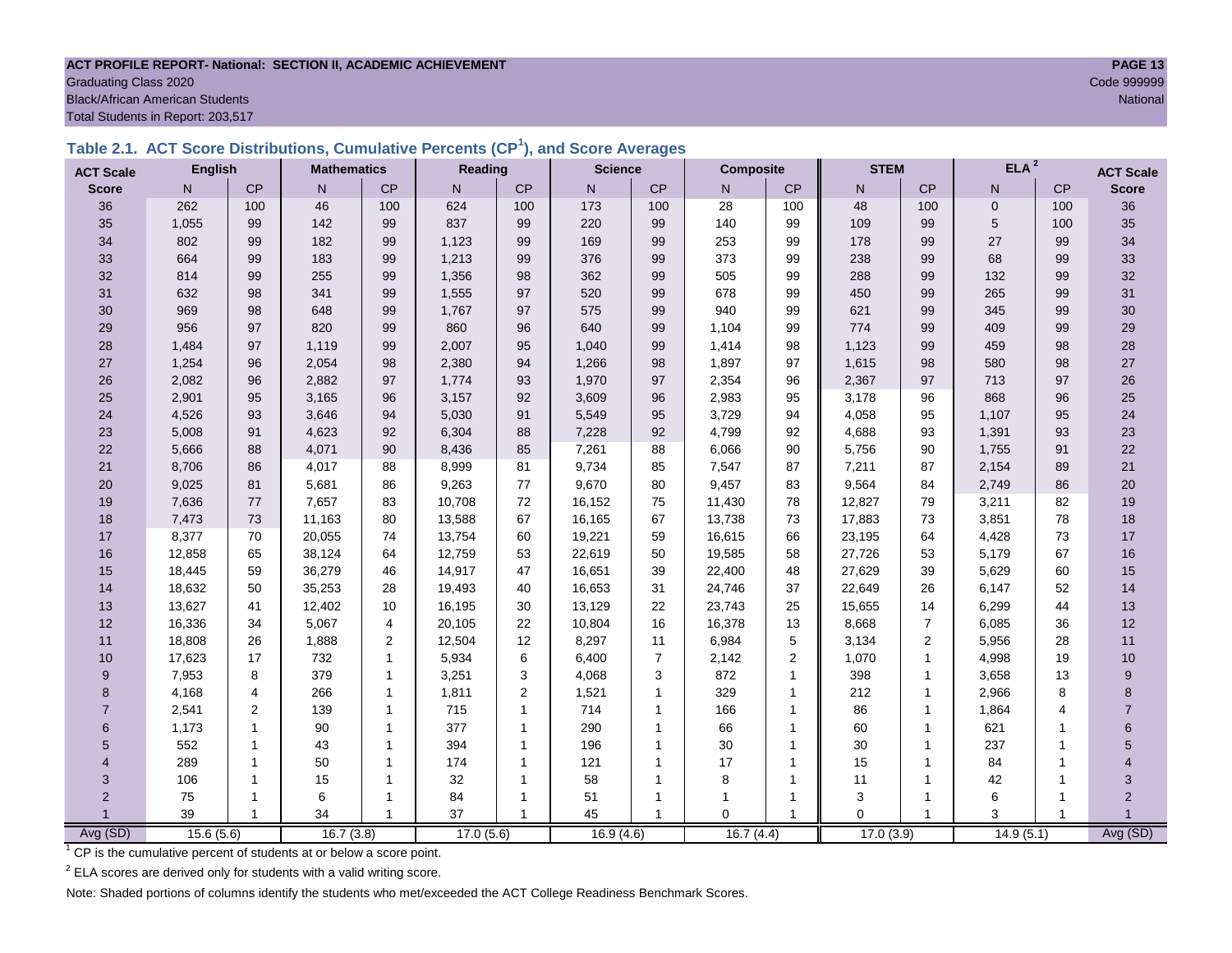#### **ACT PROFILE REPORT - National: SECTION II, ACADEMIC ACHIEVEMENT PAGE 14** Graduating Class 2020 Code 999999 Black/African American Students National

Total Students in Report: 203,517



#### **Figure 2.4. Reading Reporting Categories**



#### **Figure 2.5. Science Reporting Categories**



#### **Figure 2.2. English Reporting Categories Figure 2.3. Math Reporting Categories**



The charts on this page show the percent of students whose reporting category scores fall within associated ACT Readiness Ranges. ACT Readiness Ranges reflect where a student who has met a particular subject area's ACT College Readiness Benchmark would typically perform within the associated reporting category.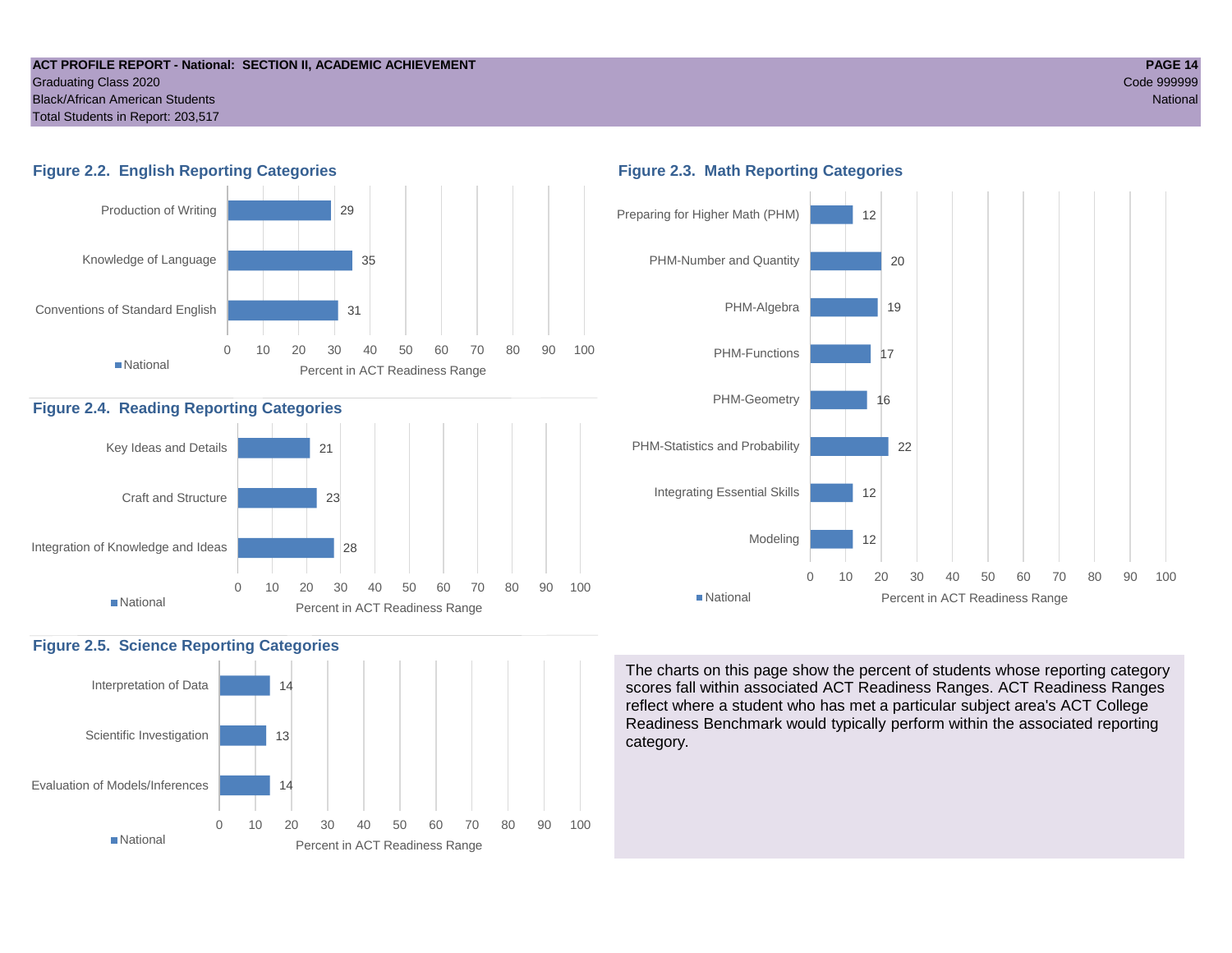#### **Table 2.2. Average ACT Composite Scores for Race/Ethnicity by Level of Preparation**

| <b>Student</b>  |                                        | <b>Number of</b>       | <b>Percent Taking</b>     |                     | <b>Average ACT Composite Score</b> |
|-----------------|----------------------------------------|------------------------|---------------------------|---------------------|------------------------------------|
| <b>Group</b>    | <b>Race/Ethnicity</b>                  | <b>Students Tested</b> | Core or More <sup>1</sup> | <b>Core or More</b> | <b>Less Than Core</b>              |
|                 | <b>All Students</b>                    | 203,517                | 51                        | 17.9                | 15.9                               |
|                 | Black/African American                 | 203.517                | 51                        | 17.9                | 15.9                               |
|                 | American Indian/Alaska Native          |                        |                           |                     |                                    |
|                 | White                                  |                        |                           |                     |                                    |
| <b>National</b> | Hispanic/Latino                        |                        |                           |                     |                                    |
|                 | Asian                                  |                        |                           |                     |                                    |
|                 | Native Hawaiian/Other Pacific Islander |                        |                           |                     |                                    |
|                 | Two or More Races                      |                        |                           |                     |                                    |
|                 | Prefer not/No Response                 |                        |                           |                     |                                    |

<sup>1</sup> "Core or More" results correspond to students taking four or more years of English AND three or more years each of math, social studies, and natural science.

#### **Table 2.3. Average ACT Scores by Race/Ethnicity**

| <b>Student</b>  |                                        |         |                |                |                    |         |                |                  |             |
|-----------------|----------------------------------------|---------|----------------|----------------|--------------------|---------|----------------|------------------|-------------|
| Group           | <b>Race/Ethnicity</b>                  | N       | <b>Percent</b> | <b>English</b> | <b>Mathematics</b> | Reading | <b>Science</b> | <b>Composite</b> | <b>STEM</b> |
|                 | <b>All Students</b>                    | 203,517 | 100            | 15.6           | 16.7               | 17.0    | 16.9           | 16.7             | 17.0        |
|                 | <b>Black/African American</b>          | 203,517 | 100            | 15.6           | 16.7               | 17.0    | 16.9           | 16.7             | 17.0        |
|                 | American Indian/Alaska Native          |         |                |                |                    |         |                |                  |             |
|                 | White                                  |         |                |                |                    |         |                |                  |             |
| <b>National</b> | Hispanic/Latino                        |         |                |                |                    |         |                |                  |             |
|                 | Asian                                  |         |                |                |                    |         |                |                  |             |
|                 | Native Hawaiian/Other Pacific Islander |         |                |                |                    |         |                |                  |             |
|                 | Two or More Races                      |         |                |                |                    |         |                |                  |             |
|                 | Prefer not/No Response                 |         |                |                |                    |         |                |                  |             |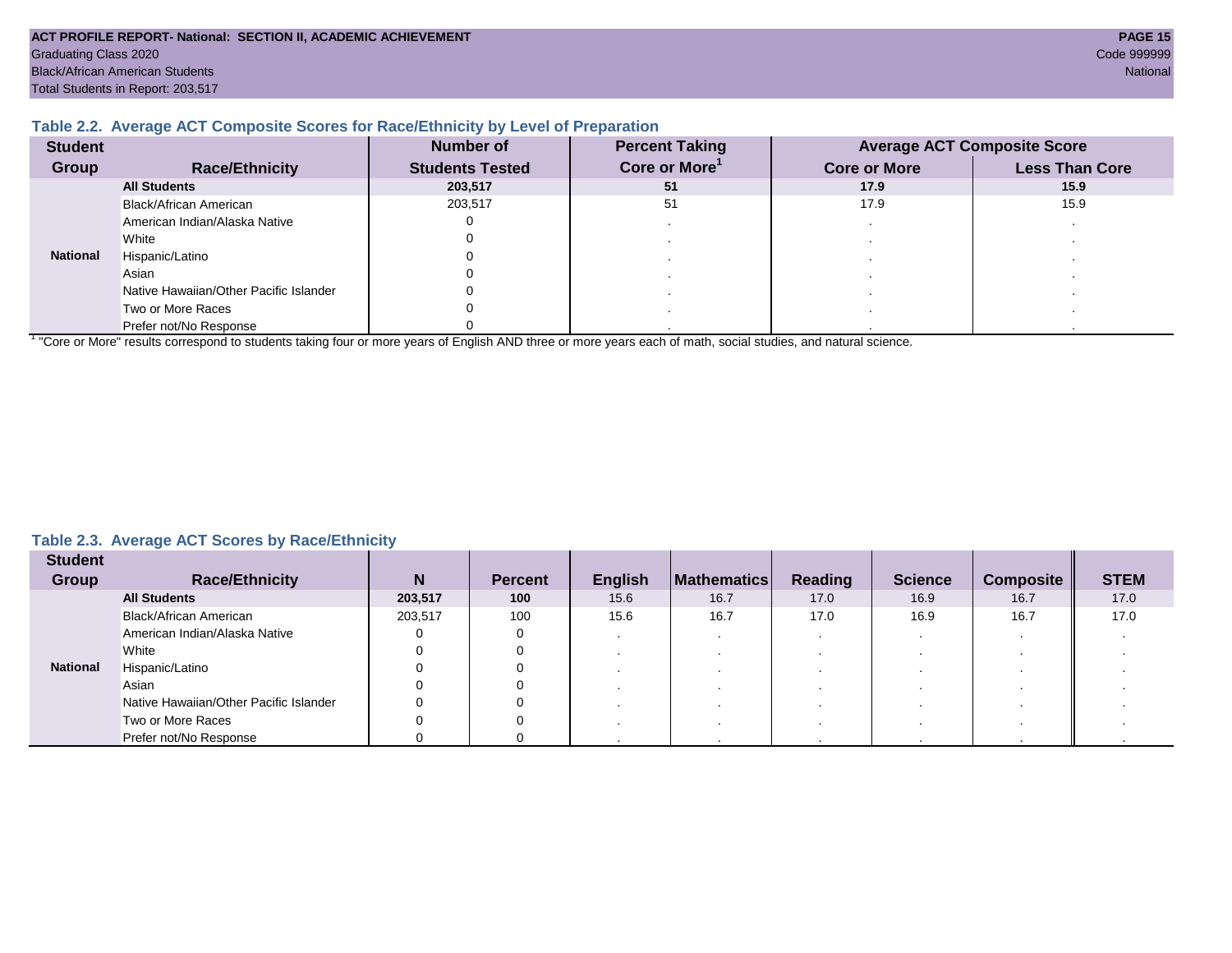#### **ACT PROFILE REPORT- National: SECTION II, ACADEMIC ACHIEVEMENT PAGE 16** Graduating Class 2020 Code 999999

**Black/African American Students** National American Control of the Control of the Control of the Control of the Control of the Control of the Control of the Control of the Control of the Control of the Control of the Contr Total Students in Report: 203,517

#### **Table 2.4. Average ACT Composite Scores for Gender by Level of Preparation**

| <b>Student Group</b> | <b>Gender</b>     | Number of              | <b>Percent Taking</b> | <b>Average ACT Composite Score</b> |                       |  |  |
|----------------------|-------------------|------------------------|-----------------------|------------------------------------|-----------------------|--|--|
|                      |                   | <b>Students Tested</b> | Core or More 4        | <b>Core or More</b>                | <b>Less Than Core</b> |  |  |
|                      | Males             | 93,579                 | 4.                    | 17.6                               | 15.5                  |  |  |
| <b>National</b>      | Females           | 109,662                | 55                    | 18.2                               | 16.3                  |  |  |
|                      | Other Responses I | 276                    | 25                    | 19.0                               | 17 २                  |  |  |

#### **Table 2.5. Average ACT Scores by Gender**

| <b>Student Group</b> | Gender            |         | <b>Percent</b> | <b>English</b> | <b>Mathematics</b> | <b>Reading</b> | <b>Science</b> | <b>Composite</b> | <b>STEM</b> |
|----------------------|-------------------|---------|----------------|----------------|--------------------|----------------|----------------|------------------|-------------|
|                      | Males             | 93,579  | 46             | 14.8           | 16.6               | 16.3           | 16.6           | 16.2             | 16.8        |
| <b>National</b>      | Females           | 109,662 | 54             | 16.2           | 16.8               | 17.6           | 17 O<br>.      | 17.1             | 17.2        |
|                      | Other Responses I | 276     |                | 15 つ<br>I J.Z  | 16.                | 17<br>.        | 16.4           | 16.4             | 16.5        |

#### **Table 2.6. ACT Score Quartile Values**

| Quartile             | <b>English</b> | <b>Mathematics</b> | <b>Reading</b> | <b>Science</b> | <b>Composite</b> |
|----------------------|----------------|--------------------|----------------|----------------|------------------|
| Q3 (75th Percentile) | 19             | 18                 | 20             | 19             | 19               |
| Q2 (50th Percentile) | 14             | 16                 | 16             |                | 16               |
| Q1 (25th Percentile) |                | 14                 | 13             | 14             | 14               |

<sup>&</sup>lt;sup>1</sup> 'Other Responses' include 'Another Gender', 'Prefer Not to Respond', and missing values.

<sup>&</sup>lt;sup>2</sup> "Core or More" results correspond to students taking four or more years of English AND three or more years each of math, social studies, and natural science.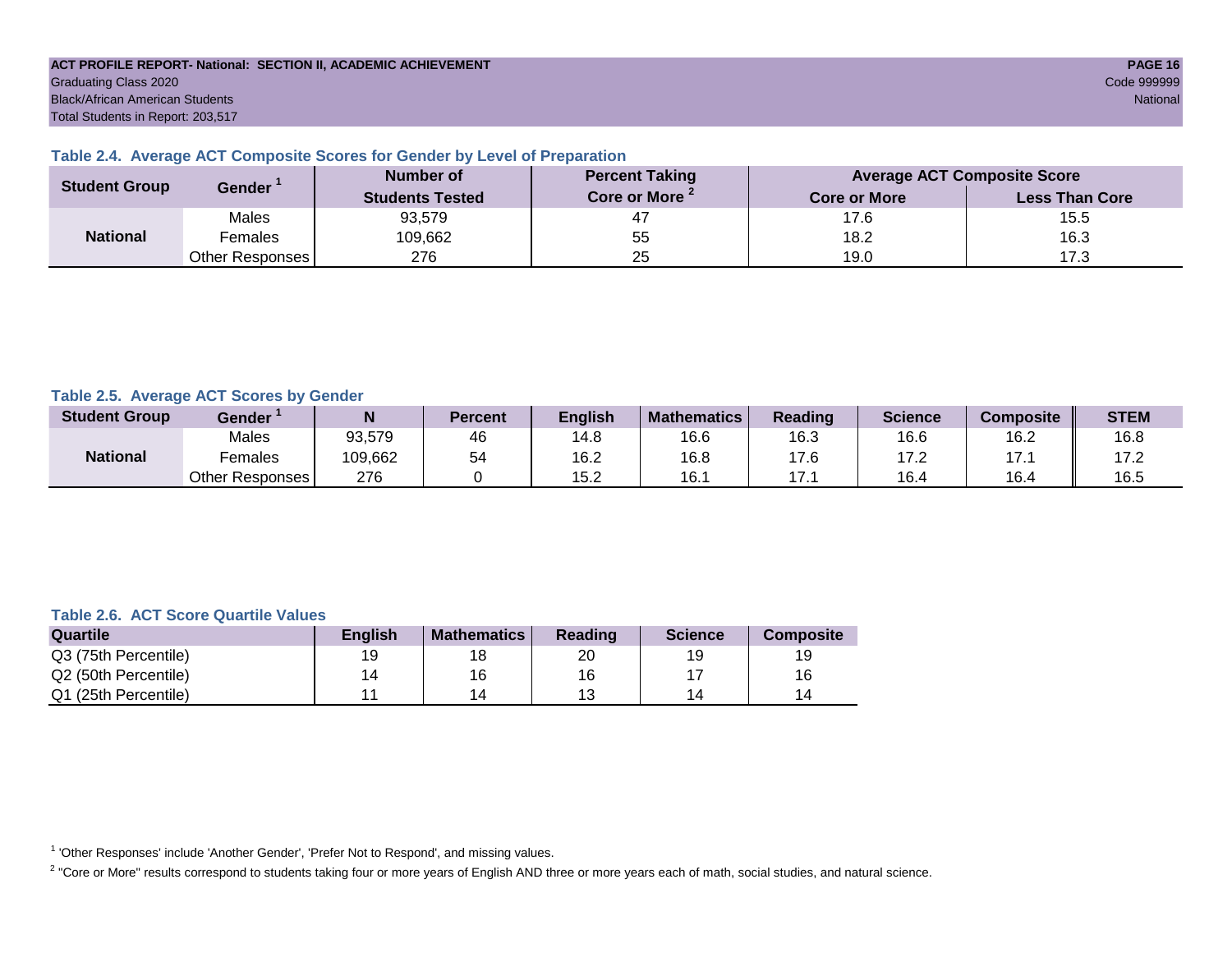## Section III College and Career Readiness and the Impact of Course Rigor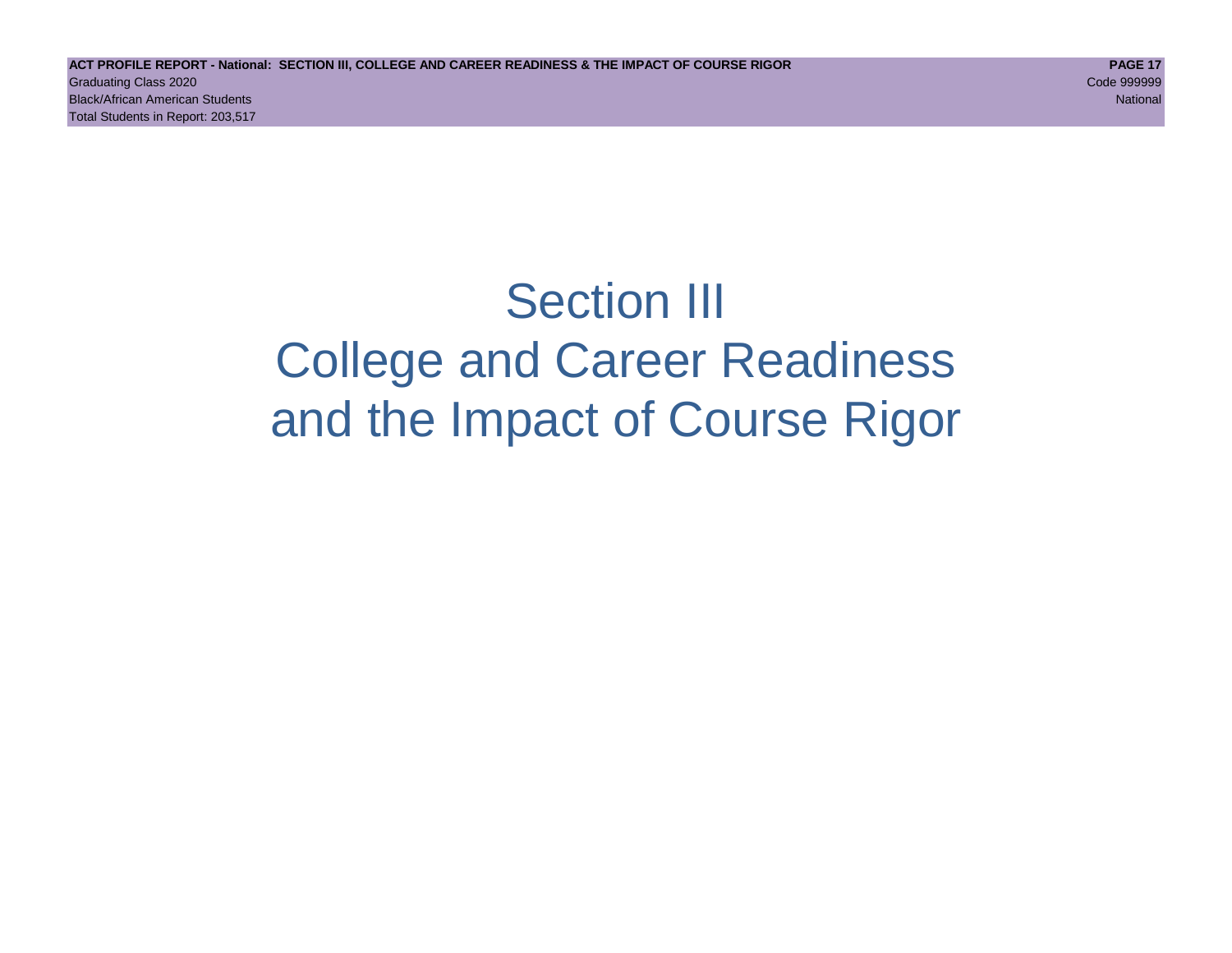

#### **Figure 3.1. Percent of Students Meeting 3 or 4 College Readiness Benchmarks by Core College Curriculum Status\***

\*Missing columns reflect combinations of race/ethnicity and core course-taking status in which one or both indicators are missing.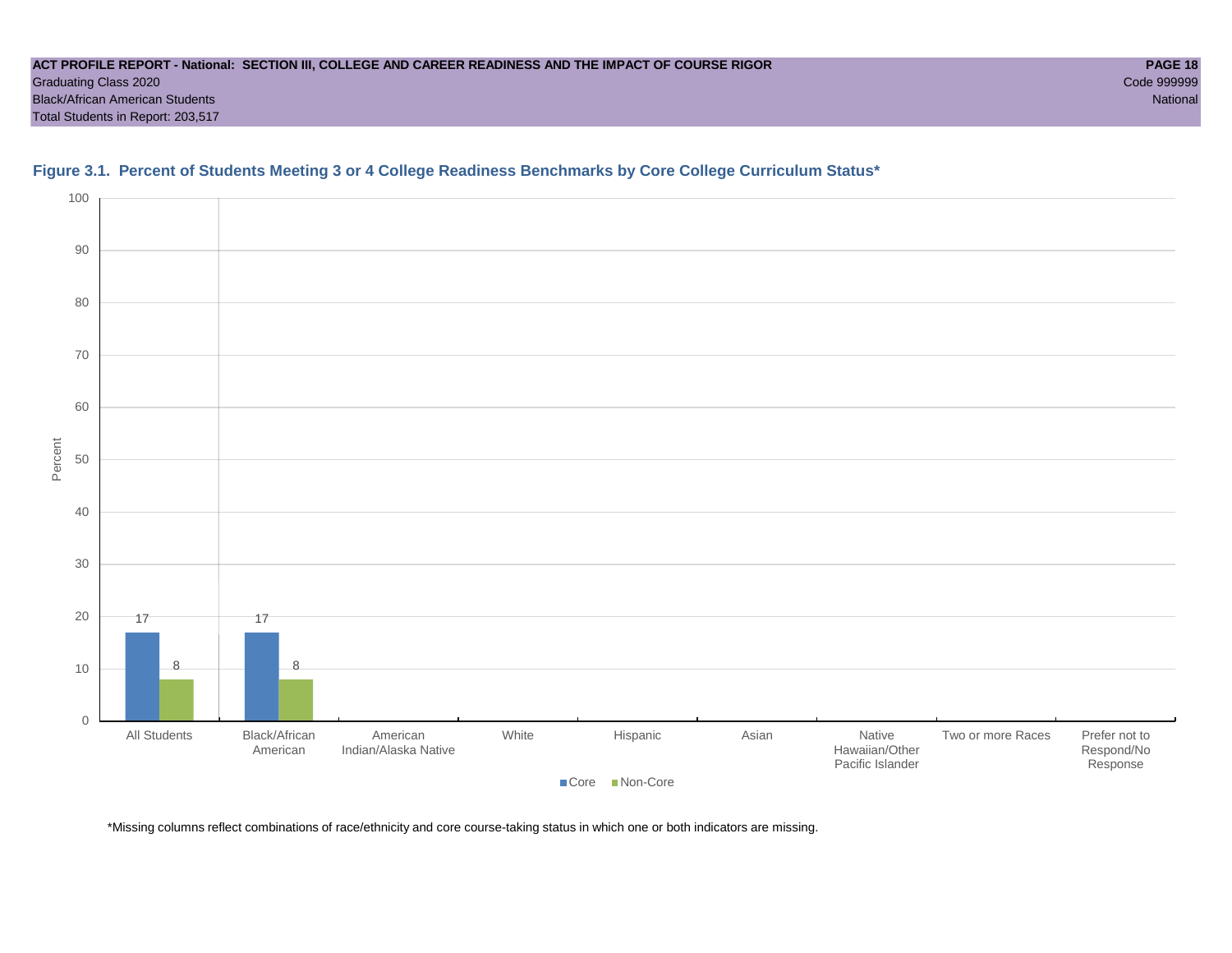Graduating Class 2020 Code 999999 Black/African American Students National Contract of the Contract of the Contract of the Contract of the Contract of the Contract of the Contract of the Contract of the Contract of the Contract of the Contract of the Contr Total Students in Report: 203,517

| Table 3.1. Percent of Students in College and Career Readiness Standards (CCRS) Score Ranges |  |
|----------------------------------------------------------------------------------------------|--|
|----------------------------------------------------------------------------------------------|--|

| <b>Student</b>  | <b>CCRS</b> | <b>English</b> |    |        | <b>Mathematics</b> | $\sim$ | <b>Reading</b> | <b>Science</b> |    |  |
|-----------------|-------------|----------------|----|--------|--------------------|--------|----------------|----------------|----|--|
| Group           | Range       | N              | %  | N      | %                  | N      | %              | N              | %  |  |
|                 | 33 to 36    | 2,783          |    | 553    | 0                  | 3,797  | 2              | 938            |    |  |
|                 | 28 to 32    | 4.855          | ົ  | 3.183  | 2                  | 7.545  | 4              | 3.137          |    |  |
|                 | 24 to 27    | 10,763         | 5  | 11.747 | 6                  | 12,341 | 6              | 12,394         | 6  |  |
| <b>National</b> | 20 to 23    | 28,405         | 14 | 18,392 | 9                  | 33,002 | 16             | 33.893         | 17 |  |
|                 | 16 to 19    | 36,344         | 18 | 76,999 | 38                 | 50.809 | 25             | 74,157         | 36 |  |
|                 | 13 to 15    | 50.704         | 25 | 83,934 | 41                 | 50.605 | 25             | 46.433         | 23 |  |
|                 | 01 to 12    | 69,663         | 34 | 8,709  | 4                  | 45,418 | 22             | 32,565         | 16 |  |

#### **Table 3.2. Percent of Students Who Met College Readiness Benchmark Scores by Gender**

| <b>Student Group</b> |                          |         | Met                |         |         |          |
|----------------------|--------------------------|---------|--------------------|---------|---------|----------|
|                      | Gender <sup>1</sup>      | English | <b>Mathematics</b> | Reading | Science | All Four |
|                      | Males                    | 25      | 12                 | 16      |         |          |
| <b>National</b>      | Females                  | 35      | 12                 | 22      | 12      |          |
|                      | Other Responses <b>I</b> | 32      | 10                 | 24      | 13      |          |

<sup>1</sup> 'Other Responses' include 'Another Gender', 'Prefer Not to Respond', and missing values.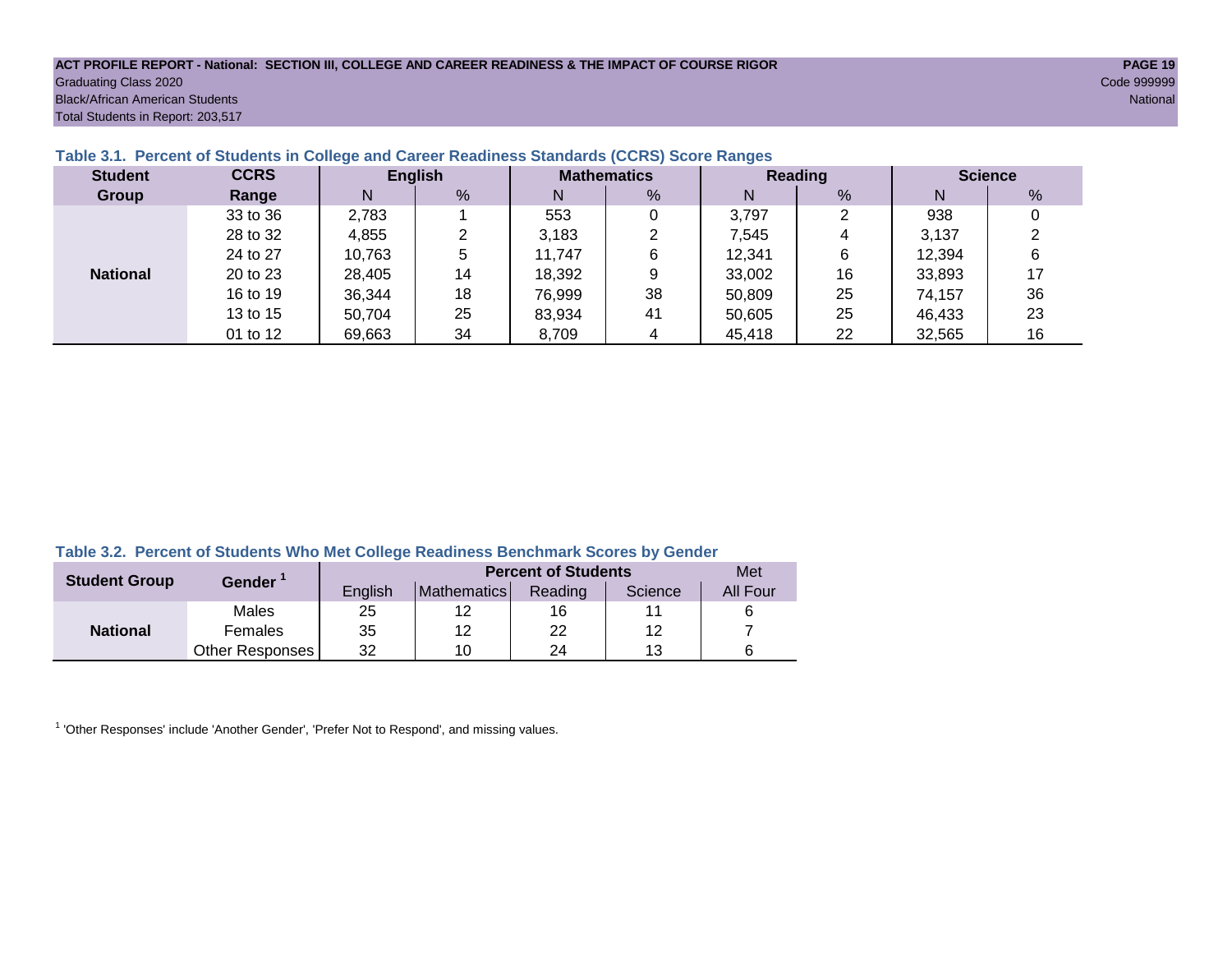Graduating Class 2020 Code 999999

Total Students in Report: 203,517

| Table 3.3.  Percent of Students Who Met ACT College Readiness Benchmark Scores by Race/Ethnicity |  |  |  |  |  |  |  |  |
|--------------------------------------------------------------------------------------------------|--|--|--|--|--|--|--|--|
|--------------------------------------------------------------------------------------------------|--|--|--|--|--|--|--|--|

| <b>Student</b>  |                                        |         | <b>English</b> | <b>Mathematics</b> | Reading | <b>Science</b> | <b>All Four</b> | <b>STEM</b> |
|-----------------|----------------------------------------|---------|----------------|--------------------|---------|----------------|-----------------|-------------|
| Group           | <b>Race/Ethnicity</b>                  | N       | $\%$           | %                  | $\%$    | %              | %               | %           |
|                 | <b>All Students</b>                    | 203,517 | 30             | 12                 | 19      | 12             |                 |             |
|                 | <b>Black/African American</b>          | 203,517 | 30             | 12                 | 19      | 12             |                 |             |
|                 | American Indian/Alaska Native          |         |                |                    |         |                |                 |             |
|                 | White                                  |         |                |                    |         |                |                 |             |
| <b>National</b> | Hispanic/Latino                        |         |                |                    |         |                |                 |             |
|                 | Asian                                  |         |                |                    |         |                |                 |             |
|                 | Native Hawaiian/Other Pacific Islander |         |                |                    |         |                |                 |             |
|                 | Two or More Races                      |         |                |                    |         |                |                 |             |
|                 | Prefer Not to Respond                  |         |                |                    |         |                |                 |             |

#### **Table 3.4. Likely ACT National Career Readiness Certificate (NCRC) Level Based Upon ACT Composite Score<sup>1</sup>**

| <b>Student</b>  |                       |        |    | Average   |
|-----------------|-----------------------|--------|----|-----------|
| <b>Group</b>    | <b>ACT NCRC Level</b> | N      | %  | Composite |
|                 | Platinum              | 7,332  | 4  | 29.3      |
|                 | Gold                  | 19,931 | 10 | 23.5      |
| <b>National</b> | Silver                | 58,787 | 29 | 18.6      |
|                 | <b>Bronze</b>         | 90,474 | 44 | 14.4      |
|                 | Needs Improvement     | 26,993 | 13 | 11.4      |

<sup>1</sup>The ACT Composite scores associated with at least a 50% chance of earning each ACT NCRC level or higher are: 13 for Bronze, 17 for Silver, 22 for Gold, and 27 for Platinum. Based on those cut scores, students who earned an ACT Composite score of less than 13 are classified as 'Needs improvement' as they are unlikely to obtain an ACT NCRC. Students with an ACT Composite score of 13 to 16 are classified as 'Bronze' as they are likely to obtain a Bronze NCRC, 17 to 21 as 'Silver', 22 to 26 as 'Gold', and 27 or above as 'Platinum'. Visit www.act.org/NCRC-indicator to learn more.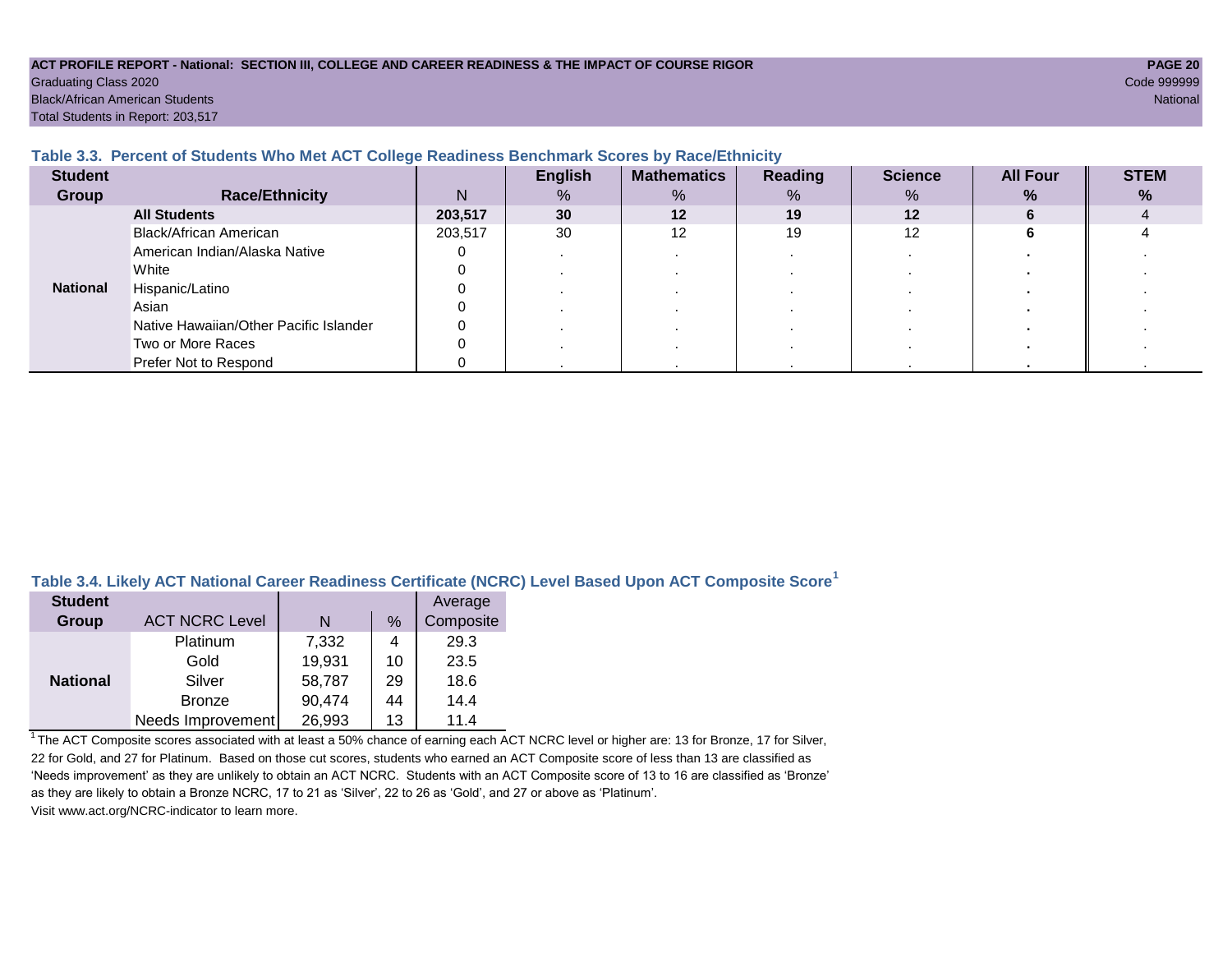#### Code 999999 Code 999999 Code 999999 Code 999999 Code 999999 Code 999999 Code 999999 Code 999999 Code 999999 Code 999999 Code 999999 Code 99999 Code 99999 Code 99999 Code 99999 Code 99999 Code 99999 Code 99999 Code 99999 Co

|                 | _                         |                |    |                                      | -  |         |                  |      |             |   |      |              |      |
|-----------------|---------------------------|----------------|----|--------------------------------------|----|---------|------------------|------|-------------|---|------|--------------|------|
| <b>Student</b>  | <b>Curriculum</b>         | <b>English</b> |    | <b>Mathematics</b><br><b>Reading</b> |    | Science | <b>Composite</b> |      | <b>STEM</b> |   |      |              |      |
| Group           | <b>Taken</b>              |                | %  | Avg                                  | %  | Avg     | %                | Avg  | Avc         | % | Avg  | $O_{\alpha}$ | Avo  |
|                 | Core or More <sup>2</sup> | 104,114        | 42 | 17 ว<br>. <u>.</u>                   | 17 | 17.6    | 26               | 18.4 | 18.1        |   | 17.9 |              | 18.  |
| <b>National</b> | ess than Core             | 44,399         | 23 | 14.7                                 | ີ  | 16.0    | 14               | 16.2 | 16.2        |   | 15.9 |              | 16.4 |
|                 | Missing                   | 55,004         |    | 13.2                                 |    | 15.5    | 10               | 15.0 | 15.2        |   | 14.9 |              | 15.6 |

#### **Table 3.5. College Readiness Benchmark Percent and Average ACT Scores by Overall High School Curriculum**

 $1$  "Curriculum Taken" reflects overall high school curriculum in this table.

<sup>2</sup> "Core or More" results correspond to students taking four or more years of English AND three or more years each of math, social studies, and natural science.

 $3$  Zero years or no coursework information reported in one or more content areas.

<sup>4</sup> Composite College Readiness Benchmark % results reflect students who met all four subject-area benchmarks.

#### **Table 3.6. College Readiness Benchmark Percent and Average ACT Scores by Content-Specific Curriculum**

| <b>Student</b>  | <b>English</b><br><b>Curriculum</b> |         |    | <b>Mathematics</b> |         |     |      | Reading |    | <b>Science</b> |         |    |      |
|-----------------|-------------------------------------|---------|----|--------------------|---------|-----|------|---------|----|----------------|---------|----|------|
| Group           | <b>Taken</b>                        | N       | %  | Avg                |         | %   | Avg  |         | %  | Avg            | N       | %  | Avg  |
|                 | Core or More $^2$                   | 138,263 | 38 | 16.                | 138.572 | ט ו | 17.3 | 128,000 | 24 | 18.0           | 125,083 | 15 | 17.8 |
| <b>National</b> | Less than Core                      | 12,634  | 14 | 13.2               | 448. ا  |     | 14.9 | 21.830  | 13 | 15.8           | 24.644  |    | 15.9 |
|                 | $\mathsf{Missing}^{\mathsf{c}}$     | 52,620  | 15 | 13.2               | 53,497  |     | 15.5 | 53,687  | 10 | 15.0           | 53,790  |    | 15.2 |

<sup>1</sup> "Curriculum Taken" reflects content-specific curriculum in this table.

<sup>2</sup> "Core or More" results correspond to students taking four or more years of English or three or more years of math, social studies, or natural science, respectively.

For instance, Reading "Core or More" results correspond to students taking three or more years of social studies, regardless of courses taken in other content areas.

 $3$  Zero years or no coursework information reported in the specified content area.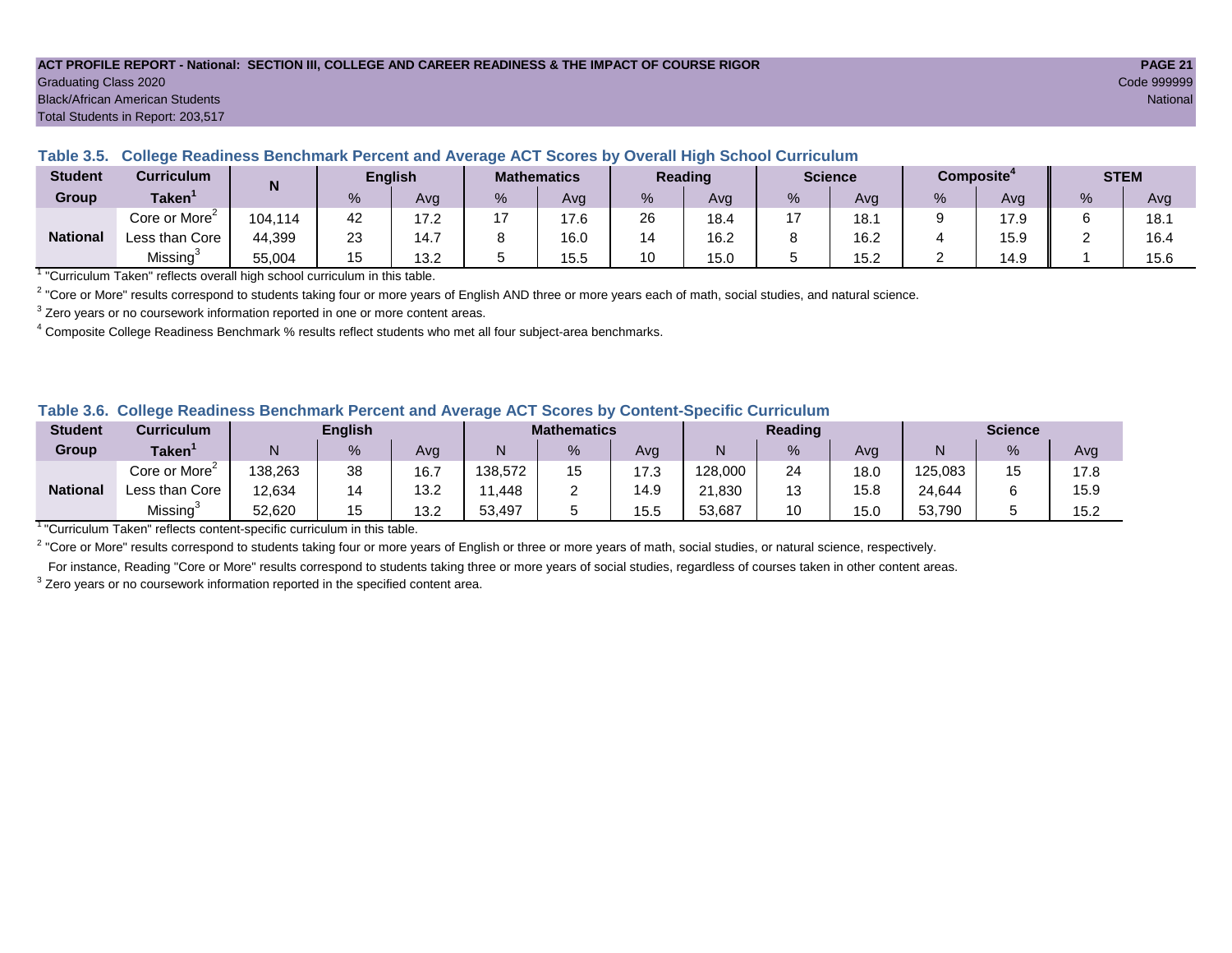Graduating Class 2020 Code 999999 Black/African American Students National

Total Students in Report: 203,517

#### **Course Pattern National** ENGLISH COURSE PATTERN NEWSFILM NEWSFILM Percent Taking **Pattern** Avg ACT English Percent Who Met **Benchmark** Eng 9, Eng 10, Eng 11, Eng 12, & Other English 30,325 15 15 17.2 17.2 15 Eng 9, Eng 10, Eng 11, Eng 12 107,938 53 16.5 16.5 37 Less than 4 years of English 12,634 6 13.2  $14$ Zero years / no English courses reported 52,620 26 13.2 15 MATHEMATICS COURSE PATTERN N Percent Taking **Pattern** Avg ACT Math Percent Who Met **Benchmark** Alg 1, Alg 2, Geom, Trig, & Calc 6,803 3 17.9 21 Alg 1, Alg 2, Geom, Trig, & Other Adv Math 8,658 4 18.3 21 Alg 1, Alg 2, Geom, & Trig 2, Alg 2, Geom, & Trig 2, Alg 2, Alg 2, Alg 2, Alg 2, Alg 2, Alg 2, Alg 2, Alg 2, A Alg 1, Alg 2, Geom, & Other Adv Math 32,188 16 16 16.8 16.8 10 Other comb of 4 or more years of Math 48,739 24 18.6 26 Alg 1, Alg 2, & Geom 22,827 11 15.3 3 Other comb of 3 or 3.5 years of Math 10,859 16.6 16.6 10 Less than 3 years of Math  $11,448$  6 14.9 2 Zero years / no Math courses reported 53,497 26 15.5 5 Percent Taking Avg ACT Percent Who Met

|                                                 |        | 1.91991111111111      | , , , , , , <del>,</del> , |                  |
|-------------------------------------------------|--------|-----------------------|----------------------------|------------------|
| SOCIAL SCIENCE COURSE PATTERN                   | N      | Pattern               | Reading                    | <b>Benchmark</b> |
| US Hist, World Hist, Am Gov, & Other Hist       | 3.773  | 2                     | 17.7                       | 22               |
| Other comb of 4 or more years Social Science    | 71,235 | 35                    | 18.4                       | 26               |
| US Hist, World Hist, & Am Gov                   | 10,777 | 5                     | 16.7                       | 16               |
| Other comb of 3 or 3.5 years of Social Science  | 42,215 | 21                    | 17.8                       | 22               |
| Less than 3 years of Social Science             | 21,830 | 11                    | 15.8                       | 13               |
| Zero years / no Social Science courses reported | 53,687 | 26                    | 15.0                       | 10               |
|                                                 |        |                       |                            |                  |
|                                                 |        | <b>Percent Taking</b> | Avg ACT                    | Percent Who Met  |
| NATURAL SCIENCE COURSE PATTERN                  | N      | Pattern               | Science                    | <b>Benchmark</b> |
| Gen Sci <sup>1</sup> , Bio, Chem, & Phys        | 62.877 | 31                    | 18.0                       | 17               |
| Bio, Chem, Phys                                 | 12,933 | 6                     | 19.2                       | 25               |
| Gen Sci <sup>1</sup> , Bio, Chem                | 43.786 | 22                    | 17.4                       | 12               |
| Other comb of 3 years of Natural Science        | 5.487  | 3                     | 16.0                       | 6                |
| Less than 3 years of Natural Science            | 24.644 | 12                    | 15.9                       | 6                |

Zero years / no Natural Science courses reported 53,790 26 15.2 5

#### **Table 3.7. College Readiness Benchmark (CRB) Percent and Average ACT Scores by Common Course Patterns**

<sup>1</sup>Includes General, Physical and Earth Sciences.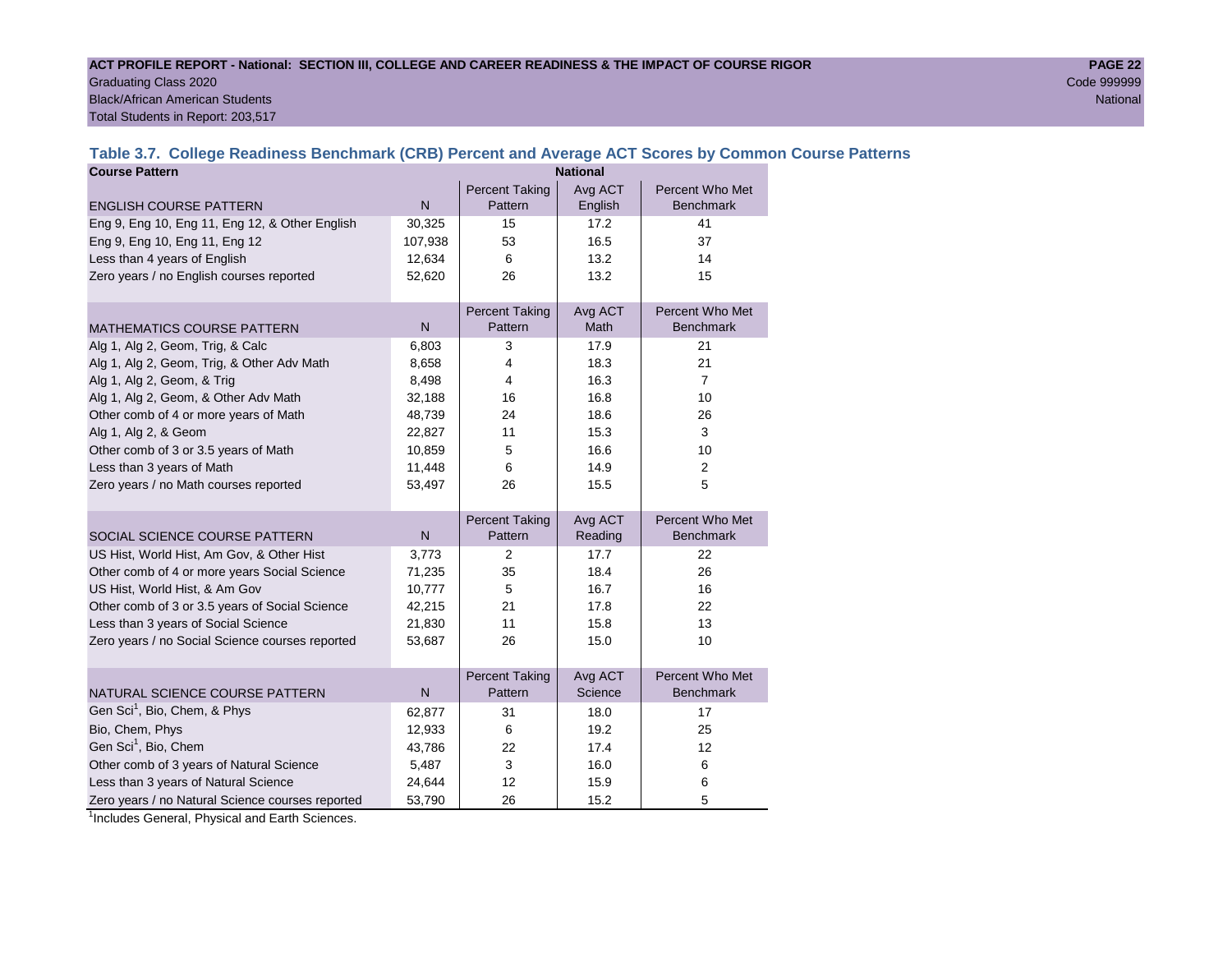Graduating Class 2020 Code 999999

**Black/African American Students** National American Control of the Control of the Control of the Control of the Control of the Control of the Control of the Control of the Control of the Control of the Control of the Contr

Total Students in Report: 203,517

#### **Table 3.8. College Readiness Benchmark (CRB) Percent and Average ACT Scores for Gender by Common Course Patterns**

| <b>Course Pattern</b>                            |        |                | <b>Males</b> |                  | <b>Females</b> |                |            |                  | Other Responses <sup>1</sup> |                |            |                  |
|--------------------------------------------------|--------|----------------|--------------|------------------|----------------|----------------|------------|------------------|------------------------------|----------------|------------|------------------|
|                                                  |        |                | <b>ACT</b>   | % Who Met        |                |                | <b>ACT</b> | % Who Met        |                              |                | <b>ACT</b> | % Who Met        |
| <b>ENGLISH COURSE PATTERN</b>                    | N      | Percent        | English      | <b>Benchmark</b> | N              | Percent        | English    | <b>Benchmark</b> | N                            | Percent        | English    | <b>Benchmark</b> |
| Eng 9, Eng 10, Eng 11, Eng 12, & Other English   | 12,614 | 13             | 16.2         | 34               | 17,685         | 16             | 17.8       | 46               | 26                           | 9              | 18.6       | 54               |
| Eng 9, Eng 10, Eng 11, Eng 12                    | 46,577 | 50             | 15.9         | 32               | 61,276         | 56             | 17.0       | 40               | 85                           | 31             | 17.7       | 48               |
| Less than 4 years of English                     | 6,760  | $\overline{7}$ | 12.8         | 11               | 5,860          | 5              | 13.6       | 17               | 14                           | 5              | 13.1       | 14               |
| Zero years / no English courses reported         | 27,628 | 30             | 12.9         | 13               | 24,841         | 23             | 13.7       | 18               | 151                          | 55             | 13.3       | 21               |
|                                                  |        |                | <b>ACT</b>   | % Who Met        |                |                | <b>ACT</b> | % Who Met        |                              |                | <b>ACT</b> | % Who Met        |
| <b>MATHEMATICS COURSE PATTERN</b>                | N      | Percent        | Math         | <b>Benchmark</b> | N              | Percent        | Math       | <b>Benchmark</b> | N                            | Percent        | Math       | <b>Benchmark</b> |
| Alg 1, Alg 2, Geom, Trig, & Calc                 | 2,705  | 3              | 17.9         | 21               | 4,094          | 4              | 17.9       | 21               | 4                            |                | 25.0       | 75               |
| Alg 1, Alg 2, Geom, Trig, & Other Adv Math       | 3,007  | 3              | 18.3         | 22               | 5,645          | 5              | 18.3       | 20               | 6                            | 2              | 20.3       | 33               |
| Alg 1, Alg 2, Geom, & Trig                       | 3,748  | 4              | 16.3         | $\overline{7}$   | 4,739          | $\overline{4}$ | 16.3       | 6                | 11                           | $\overline{4}$ | 16.0       | $\mathbf 0$      |
| Alg 1, Alg 2, Geom, & Other Adv Math             | 12,353 | 13             | 16.8         | 10               | 19,805         | 18             | 16.9       | 10               | 30                           | 11             | 17.4       | 17               |
| Other comb of 4 or more years of Math            | 21,875 | 23             | 18.6         | 26               | 26,840         | 24             | 18.5       | 25               | 24                           | 9              | 18.9       | 25               |
| Alg 1, Alg 2, & Geom                             | 10,989 | 12             | 15.3         | 3                | 11,809         | 11             | 15.3       | $\overline{2}$   | 29                           | 11             | 15.1       | 3                |
| Other comb of 3 or 3.5 years of Math             | 4,891  | 5              | 16.6         | 11               | 5,960          | 5              | 16.6       | 10               | 8                            | 3              | 15.0       | $\Omega$         |
| Less than 3 years of Math                        | 5,875  | 6              | 14.8         | $\overline{2}$   | 5,563          | 5              | 15.0       | 3                | 10                           | $\overline{4}$ | 14.7       | $\mathbf 0$      |
| Zero years / no Math courses reported            | 28,136 | 30             | 15.5         | 5                | 25,207         | 23             | 15.6       | 5                | 154                          | 56             | 15.4       | 6                |
|                                                  |        |                | <b>ACT</b>   | % Who Met        |                |                | <b>ACT</b> | % Who Met        |                              |                | <b>ACT</b> | % Who Met        |
| SOCIAL SCIENCE COURSE PATTERN                    | N      | Percent        | Reading      | <b>Benchmark</b> | N              | Percent        | Reading    | <b>Benchmark</b> | N                            | Percent        | Reading    | Benchmark        |
| US Hist, World Hist, Am Gov, & Other Hist        | 1,873  | 2              | 17.2         | 19               | 1,894          | 2              | 18.3       | 25               | 6                            | 2              | 20.2       | 33               |
| Other comb of 4 or more years Social Science     | 29,297 | 31             | 17.5         | 22               | 41,891         | 38             | 18.9       | 29               | 47                           | 17             | 20.3       | 40               |
| US Hist, World Hist, & Am Gov                    | 5,040  | 5              | 16.2         | 14               | 5,730          | 5              | 17.2       | 18               | $\overline{7}$               | 3              | 26.4       | 86               |
| Other comb of 3 or 3.5 years of Social Science   | 17,878 | 19             | 17.2         | 19               | 24,305         | 22             | 18.2       | 24               | 32                           | 12             | 20.4       | 41               |
| Less than 3 years of Social Science              | 11,201 | 12             | 15.4         | 11               | 10,601         | 10             | 16.3       | 14               | 28                           | 10             | 17.0       | 25               |
| Zero years / no Social Science courses reported  | 28,290 | 30             | 14.6         | 9                | 25,241         | 23             | 15.4       | 11               | 156                          | 57             | 15.0       | 12               |
|                                                  |        |                | <b>ACT</b>   | % Who Met        |                |                | <b>ACT</b> | % Who Met        |                              |                | <b>ACT</b> | % Who Met        |
| NATURAL SCIENCE COURSE PATTERN                   | N      | Percent        | Science      | <b>Benchmark</b> | N.             | Percent        | Science    | <b>Benchmark</b> | N                            | Percent        | Science    | <b>Benchmark</b> |
| Gen Sci <sup>2</sup> , Bio, Chem, & Phys         | 28,606 | 31             | 17.9         | 17               | 34,235         | 31             | 18.0       | 17               | 36                           | 13             | 17.9       | 22               |
| Bio, Chem, Phys                                  | 5,084  | 5              | 19.2         | 25               | 7,838          | $\overline{7}$ | 19.2       | 24               | 11                           | 4              | 21.4       | 36               |
| Gen Sci <sup>1</sup> , Bio, Chem                 | 17,557 | 19             | 17.0         | 10               | 26,195         | 24             | 17.7       | 13               | 34                           | 12             | 17.3       | 15               |
| Other comb of 3 years of Natural Science         | 2,566  | 3              | 15.9         | $\overline{7}$   | 2,912          | 3              | 16.0       | 5                | 9                            | 3              | 18.7       | 33               |
| Less than 3 years of Natural Science             | 11,446 | 12             | 15.5         | 5                | 13,168         | 12             | 16.3       | $\overline{7}$   | 30                           | 11             | 16.9       | 10               |
| Zero years / no Natural Science courses reported | 28,320 | 30             | 15.0         | 5                | 25,314         | 23             | 15.4       | 5                | 156                          | 57             | 15.3       | 8                |

<sup>1</sup> 'Other Responses' include 'Another Gender', 'Prefer Not to Respond', and missing values.

<sup>2</sup> Includes General, Physical and Earth Sciences.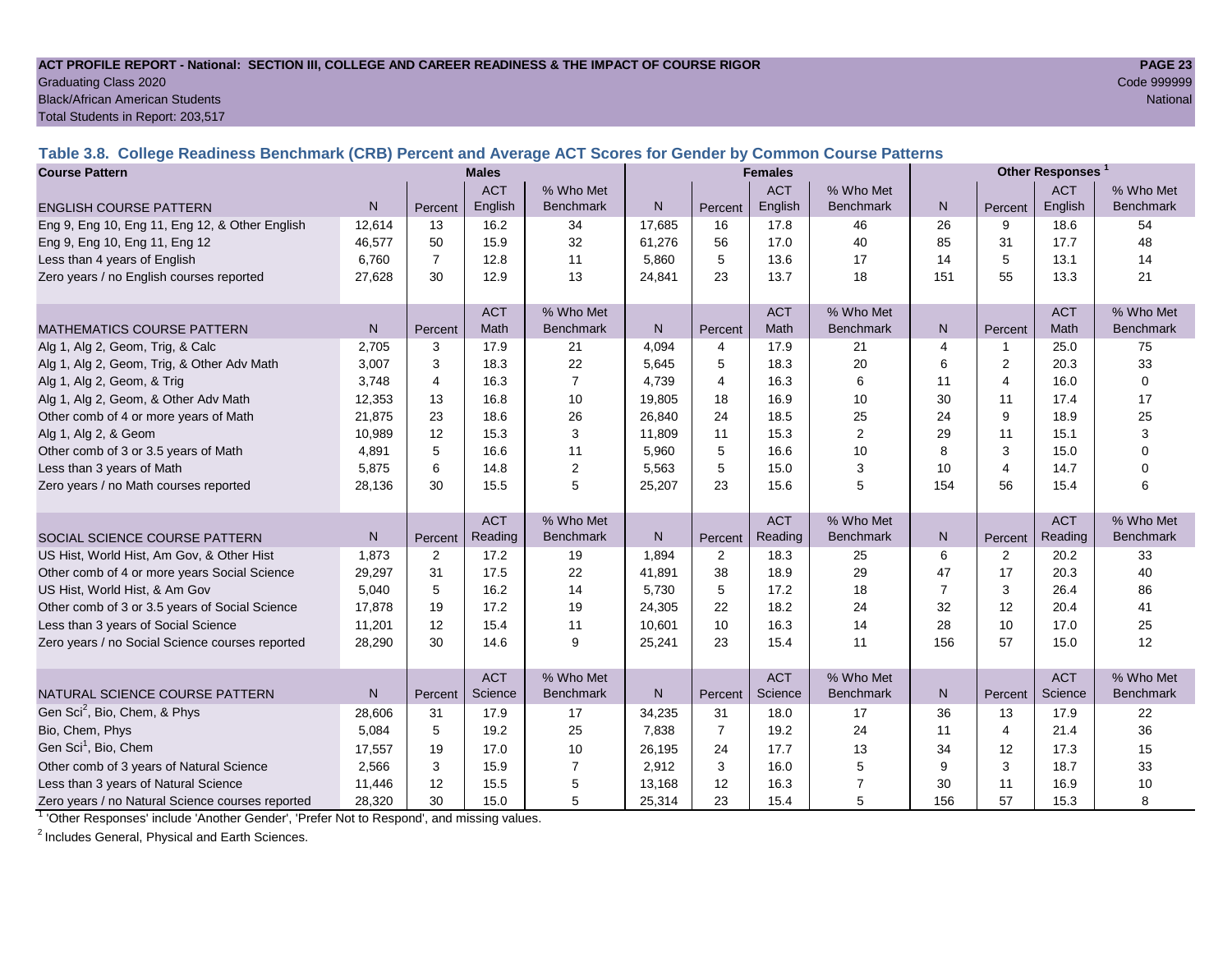### This page intentionally left blank.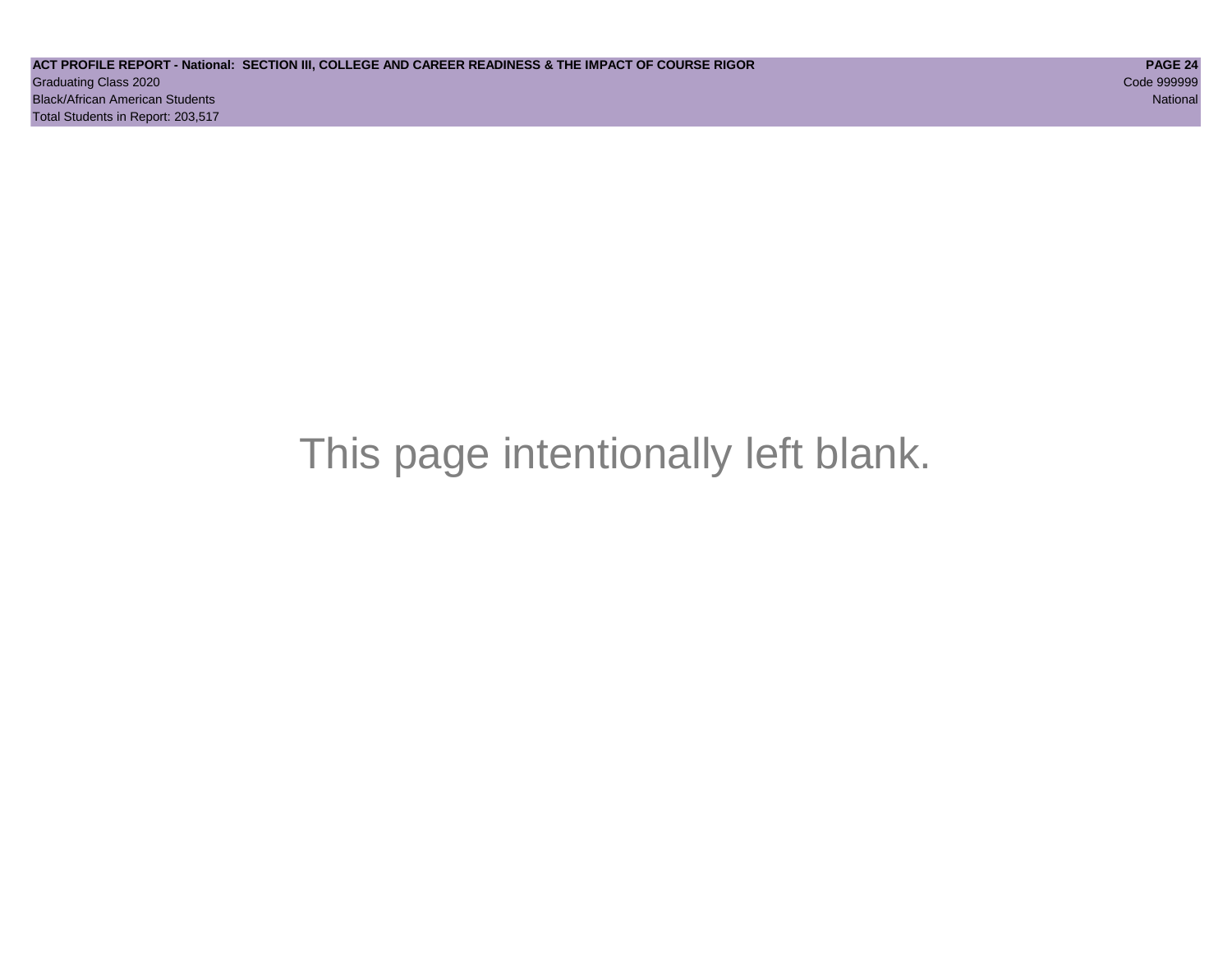## Section IV Career and Educational Aspirations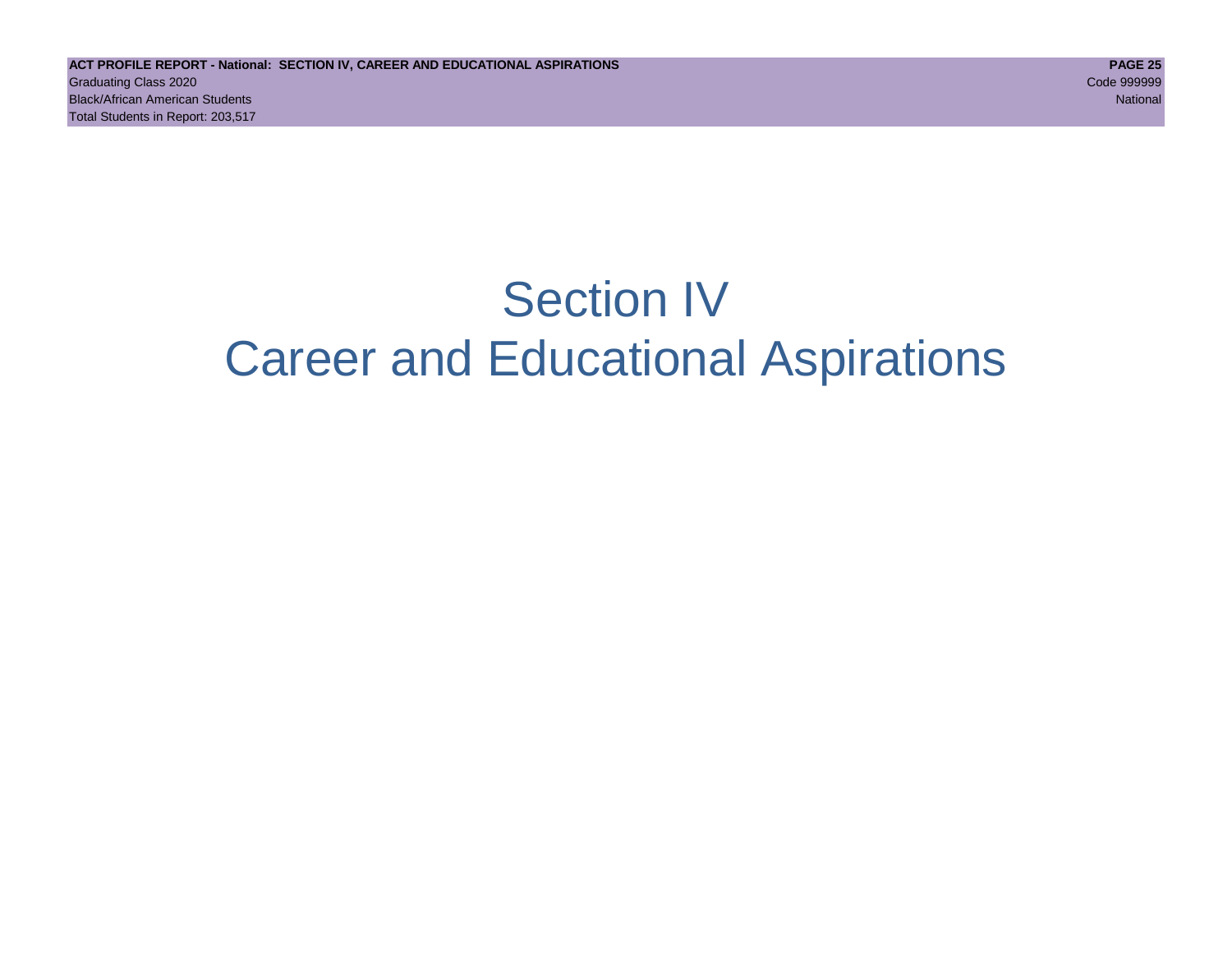

#### **Figure 4.1. Average ACT Composite Scores by Race and Student Postsecondary Aspirations\***

\*Missing columns reflect combinations of race/ethnicity and postsecondary aspiration in which one or both indicators are missing.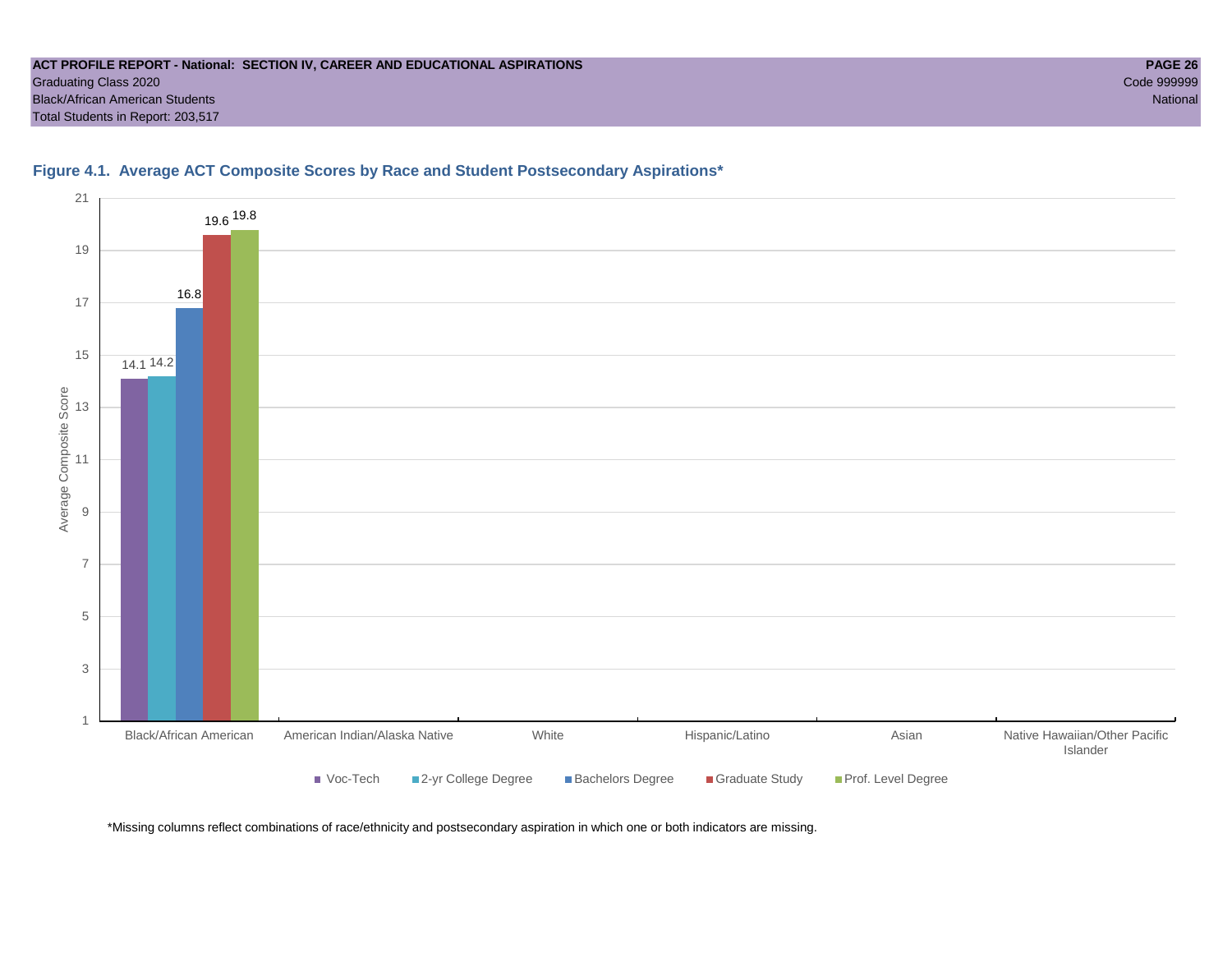#### **ACT PROFILE REPORT - National: SECTION IV, CAREER AND EDUCATIONAL ASPIRATIONS PAGE 27**

Graduating Class 2020 Code 999999

**Black/African American Students** National American Control of the Control of the Control of the Control of the Control of the Control of the Control of the Control of the Control of the Control of the Control of the Contr

Total Students in Report: 203,517

| Table 4.1.  Distribution of Planned Educational Majors for All Students by College Plans |  |  |  |  |
|------------------------------------------------------------------------------------------|--|--|--|--|
|                                                                                          |  |  |  |  |

|                                              | <b>All Students</b> |                      |                 | Plan on 2 Years or Less of College |                |                 | Plan on 4 Years or More of College |                |                 |
|----------------------------------------------|---------------------|----------------------|-----------------|------------------------------------|----------------|-----------------|------------------------------------|----------------|-----------------|
| <b>Planned Educational Major</b>             | N <sup>1</sup>      | Percent <sup>2</sup> | Avg ACT<br>Comp | N                                  | Percent        | Avg ACT<br>Comp | N                                  | Percent        | Avg ACT<br>Comp |
| Agriculture & Natural Resources Conservation | 1,346               |                      | 16.1            | 253                                | $\overline{2}$ | 13.6            | 920                                |                | 17.0            |
| Architecture                                 | 1.724               |                      | 17.7            | 135                                |                | 14.4            | 1,417                              |                | 18.2            |
| Area, Ethnic, & Multidisciplinary Studies    | 281                 | $\Omega$             | 17.4            | 32                                 | $\Omega$       | 14.5            | 217                                | $\Omega$       | 18.2            |
| Arts: Visual & Performing                    | 9,187               | 5                    | 16.9            | 1,124                              | 8              | 14.4            | 6,996                              | 6              | 17.6            |
| <b>Business</b>                              | 17,139              | 8                    | 16.8            | 2,081                              | 16             | 14.4            | 13,228                             | 12             | 17.4            |
| Communications                               | 2,814               |                      | 17.8            | 171                                |                | 14.4            | 2,411                              | 2              | 18.1            |
| Community, Family, & Personal Services       | 4,283               | 2                    | 15.5            | 777                                | 6              | 14.0            | 3,037                              | 3              | 16.1            |
| <b>Computer Science &amp; Mathematics</b>    | 4,845               | $\overline{2}$       | 19.4            | 306                                | 2              | 15.2            | 4,102                              |                | 19.9            |
| Education                                    | 4,206               | $\overline{2}$       | 16.2            | 352                                | 3              | 13.9            | 3,402                              | 3              | 16.6            |
| Engineering                                  | 10,630              | 5                    | 18.5            | 929                                |                | 14.3            | 8,697                              | 8              | 19.2            |
| Engineering Technology & Drafting            | 2,668               |                      | 16.6            | 432                                | 3              | 14.3            | 1,947                              | $\overline{2}$ | 17.3            |
| English & Foreign Languages                  | 869                 | $\Omega$             | 19.2            | 50                                 | $\Omega$       | 14.1            | 714                                |                | 19.8            |
| Health Administration & Assisting            | 7,561               | 4                    | 16.0            | 622                                | 5              | 14.4            | 6,134                              | 5              | 16.3            |
| Health Sciences & Technologies               | 28,855              | 14                   | 17.9            | 1,294                              | 10             | 14.6            | 25,585                             | 22             | 18.2            |
| Philosophy, Religion, & Theology             | 303                 | 0                    | 17.1            | 18                                 | 0              | 14.7            | 256                                | 0              | 17.4            |
| Repair, Production, & Construction           | 1,257               |                      | 14.5            | 563                                | 4              | 14.1            | 540                                | $\Omega$       | 15.2            |
| Sciences: Biological & Physical              | 9,805               | 5                    | 19.7            | 153                                |                | 14.6            | 9,010                              | 8              | 19.9            |
| Social Sciences & Law                        | 11,475              | 6                    | 18.7            | 286                                | $\mathcal{P}$  | 14.7            | 10,267                             | 9              | 19.0            |
| Undecided                                    | 19,063              | 9                    | 16.7            | 1,625                              | 12             | 14.2            | 12,089                             | 11             | 17.7            |
| No Response                                  | 64,677              | 32                   | 14.8            | 1,796                              | 14             | 13.4            | 3,544                              | 3              | 14.9            |

1 2-Year and 4-Year "N" counts do not reflect "Missing" and "Other" college plans, therefore they may not add up to the N count for All Students.

<sup>2</sup> Percent of students tested within College Plan groups (All Students, 2-Year, 4-Year).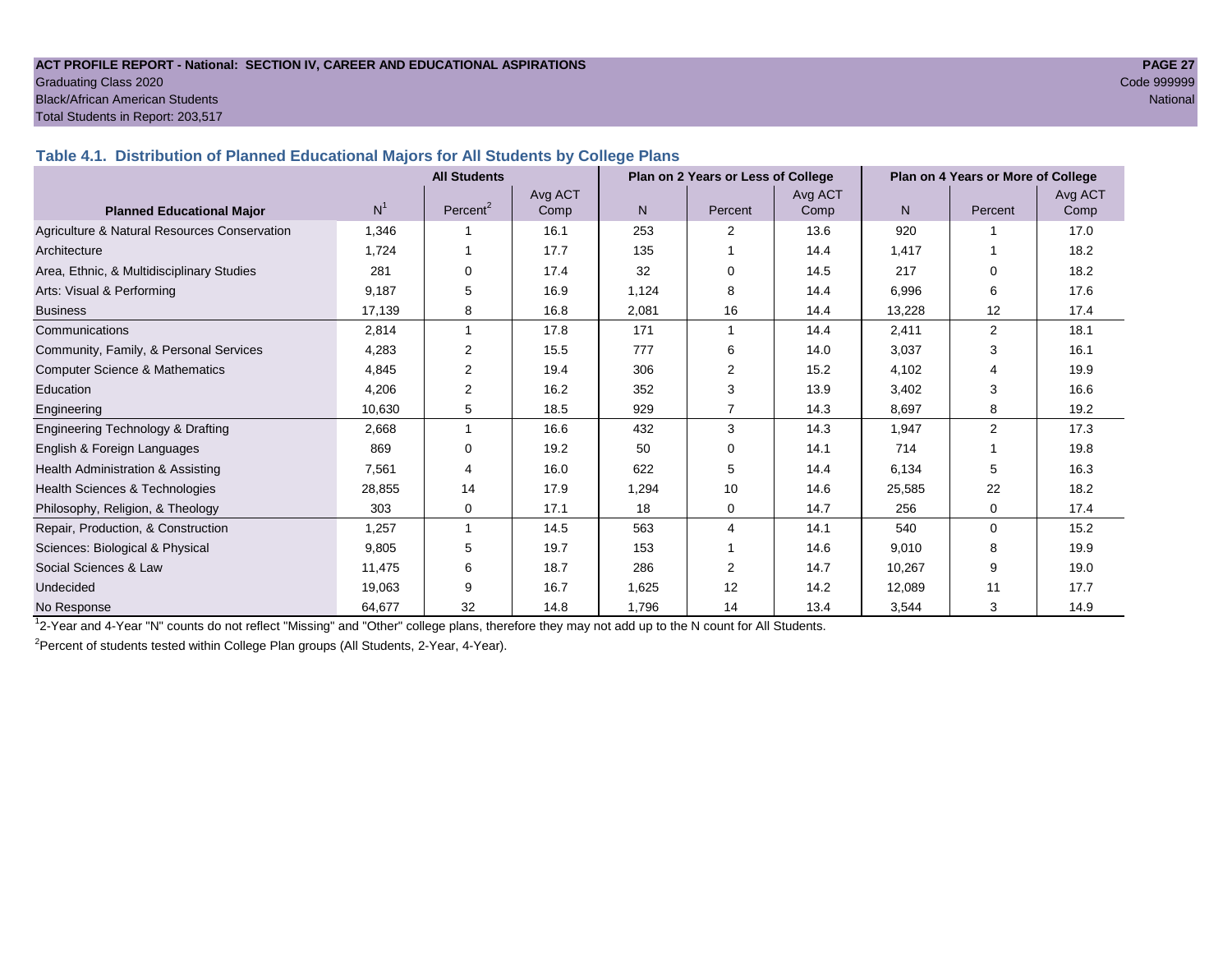#### **ACT PROFILE REPORT - National: SECTION IV, CAREER AND EDUCATIONAL ASPIRATIONS PAGE 28**

Graduating Class 2020 Code 999999 **Black/African American Students** National American Students National American American Students National American Students National American Students National American Students National American Students National American

Total Students in Report: 203,517

### **Table 4.2. Average ACT Composite Scores for Racial/Ethnic Groups by Post-Secondary Educational Aspirations**

| <b>Educational Degree</b> |        | <b>All Racial/Ethnic Groups</b><br><b>Combined</b> |        | <b>Black/African American</b> |    | American Indian/ Alaska Native |   | White   |   | <b>Hispanic/Latino</b> |
|---------------------------|--------|----------------------------------------------------|--------|-------------------------------|----|--------------------------------|---|---------|---|------------------------|
| <b>Aspirations</b>        | N.     | Average                                            | N.     | Average                       | N. | Average                        | N | Average | N | Average                |
| Voc-Tech                  | 4.074  | 14.1                                               | 4,074  | 14.1                          |    |                                |   |         |   |                        |
| 2-yr College Degree       | 9,152  | 14.2                                               | 9,152  | 14.2                          |    |                                |   |         |   |                        |
| <b>Bachelors Degree</b>   | 66,949 | 16.8                                               | 66,949 | 16.8                          |    |                                |   |         |   |                        |
| <b>Graduate Study</b>     | 15,516 | 19.6                                               | 15,516 | 19.6                          |    |                                |   |         |   |                        |
| Prof. Level Degree        | 32,294 | 19.8                                               | 32.294 | 19.8                          |    |                                |   |         |   |                        |
| Other                     | 3,334  | 14.7                                               | 3,334  | 14.7                          |    |                                |   |         |   |                        |
| No Response               | 72,198 | 15.1                                               | 72,198 | 15.1                          |    |                                |   |         |   |                        |

| <b>Educational Degree</b> |        | <b>All Racial/Ethnic Groups</b><br><b>Combined</b> |          | Asian   |    | <b>Native Hawaiian/</b><br><b>Other Pacific Islander</b> |    | Two or more races |   | Prefer not to respond/<br><b>No Response</b> |
|---------------------------|--------|----------------------------------------------------|----------|---------|----|----------------------------------------------------------|----|-------------------|---|----------------------------------------------|
| <b>Aspirations</b>        | N.     | Average                                            | N        | Average | N. | Average                                                  | N. | Average           | N | Average                                      |
| Voc-Tech                  | 4,074  | 14.1                                               | 0        |         |    |                                                          |    |                   |   |                                              |
| 2-yr College Degree       | 9,152  | 14.2                                               | 0        |         |    |                                                          |    |                   |   |                                              |
| <b>Bachelors Degree</b>   | 66,949 | 16.8                                               | $\Omega$ |         |    |                                                          |    |                   |   |                                              |
| <b>Graduate Study</b>     | 15,516 | 19.6                                               |          |         |    |                                                          |    |                   |   |                                              |
| Prof. Level Degree        | 32,294 | 19.8                                               |          |         |    |                                                          |    |                   |   |                                              |
| Other                     | 3,334  | 14.7                                               |          |         |    |                                                          |    |                   |   |                                              |
| No Response               | 72,198 | 15.1                                               |          |         |    |                                                          |    |                   |   |                                              |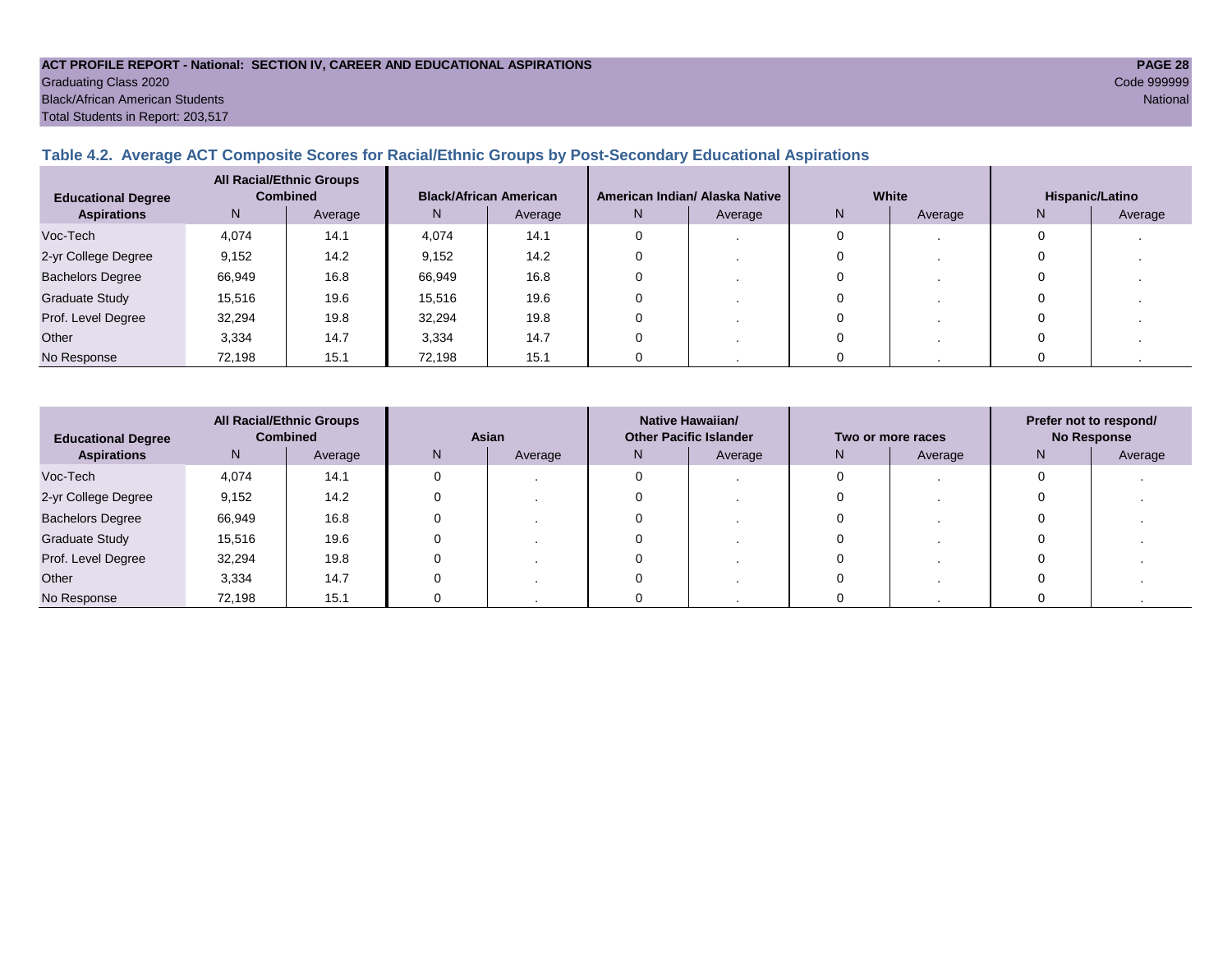**Table 4.3. Students' Score Report Preferences at Time of Testing (table omitted for this report)**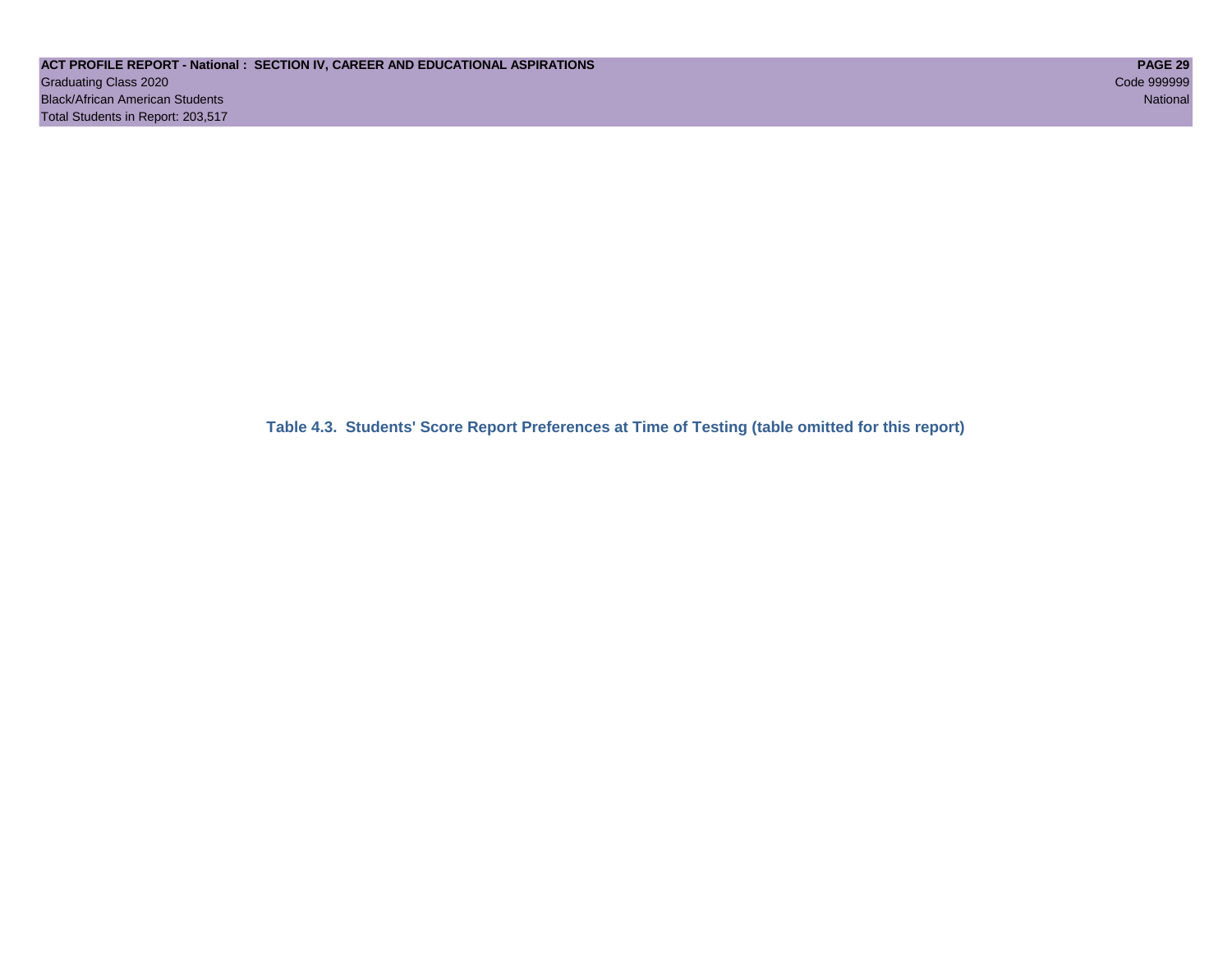### This page intentionally left blank.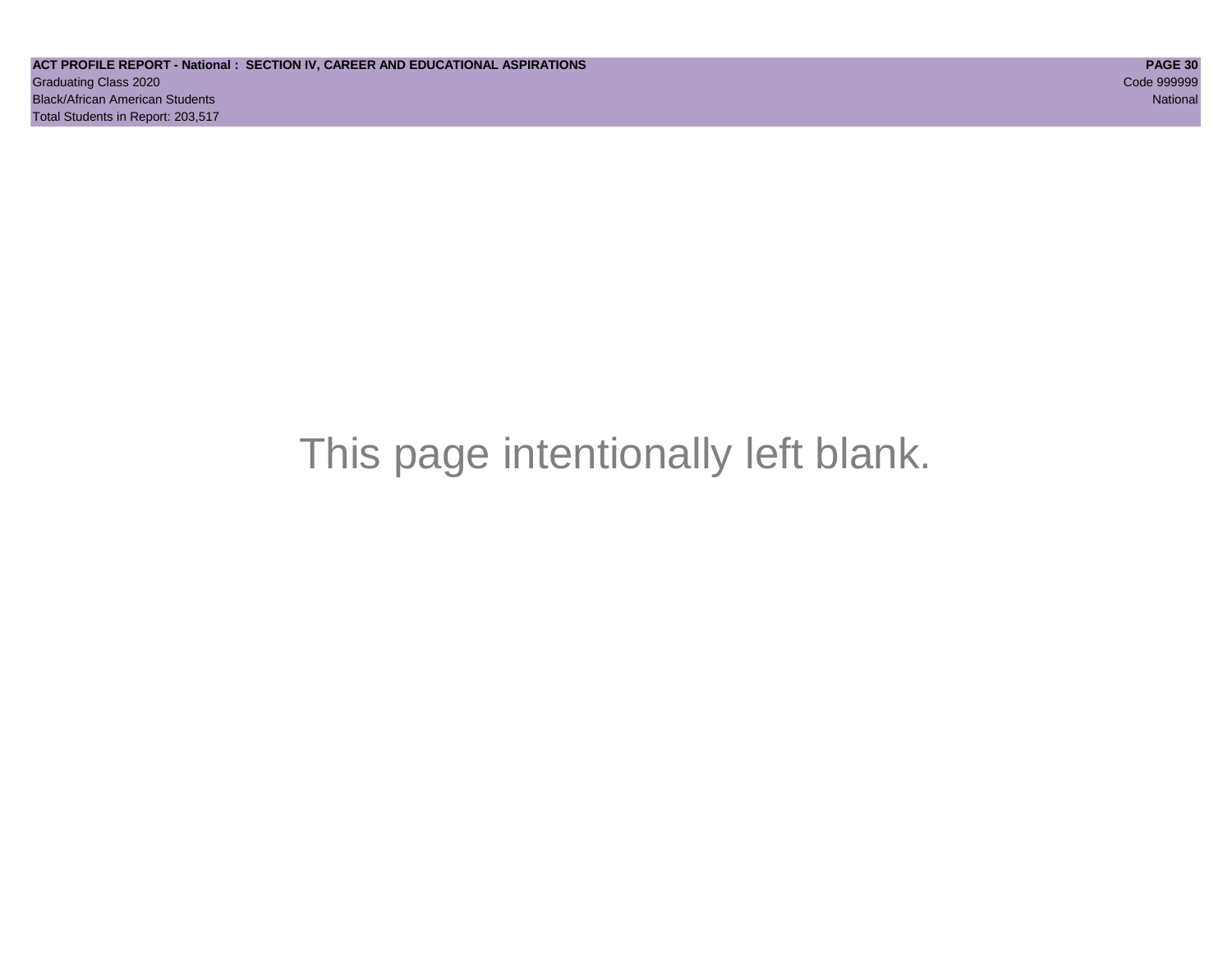## Section V Optional Writing Test Results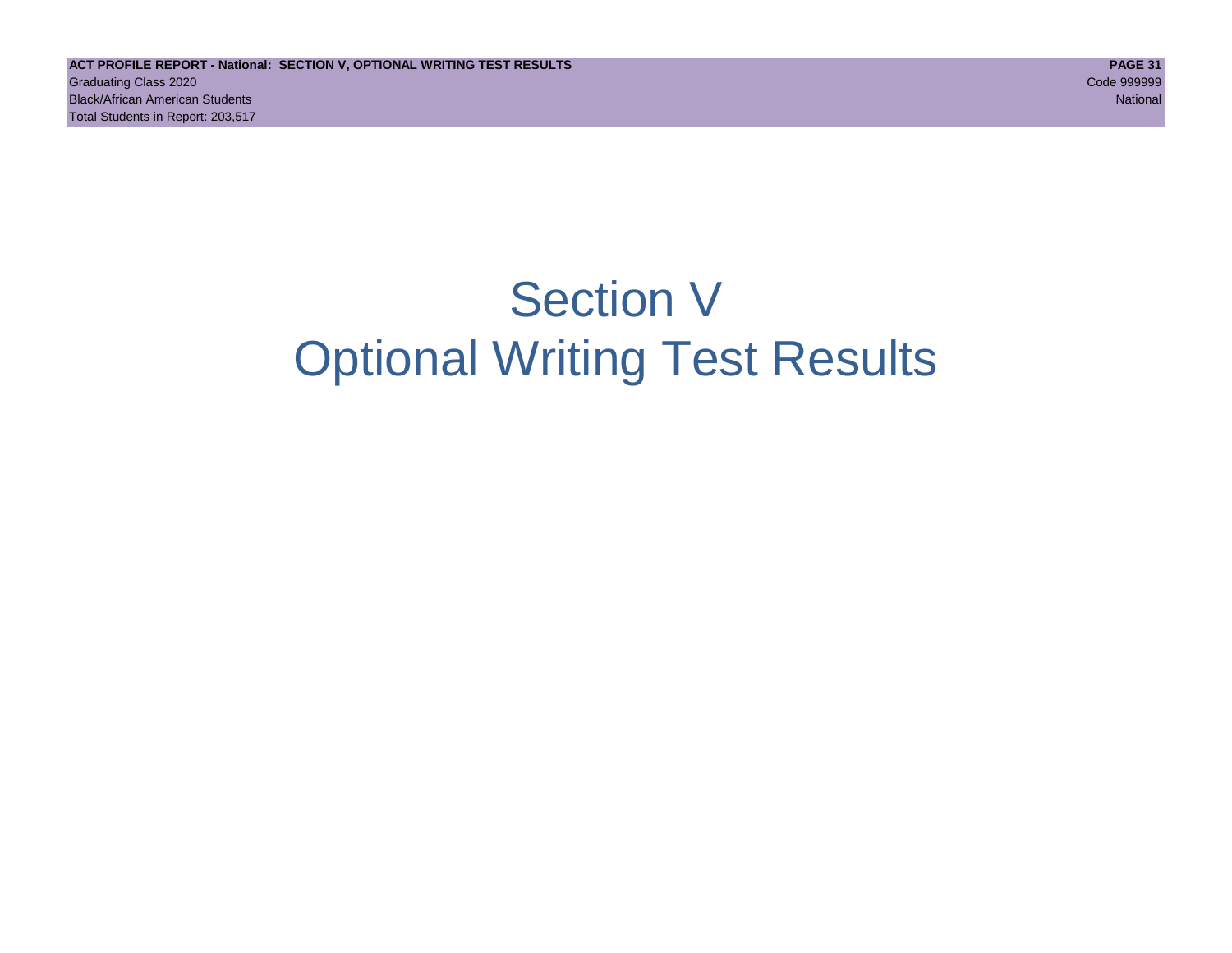



\*Missing columns reflect race/ethnicity groupings that are missing.